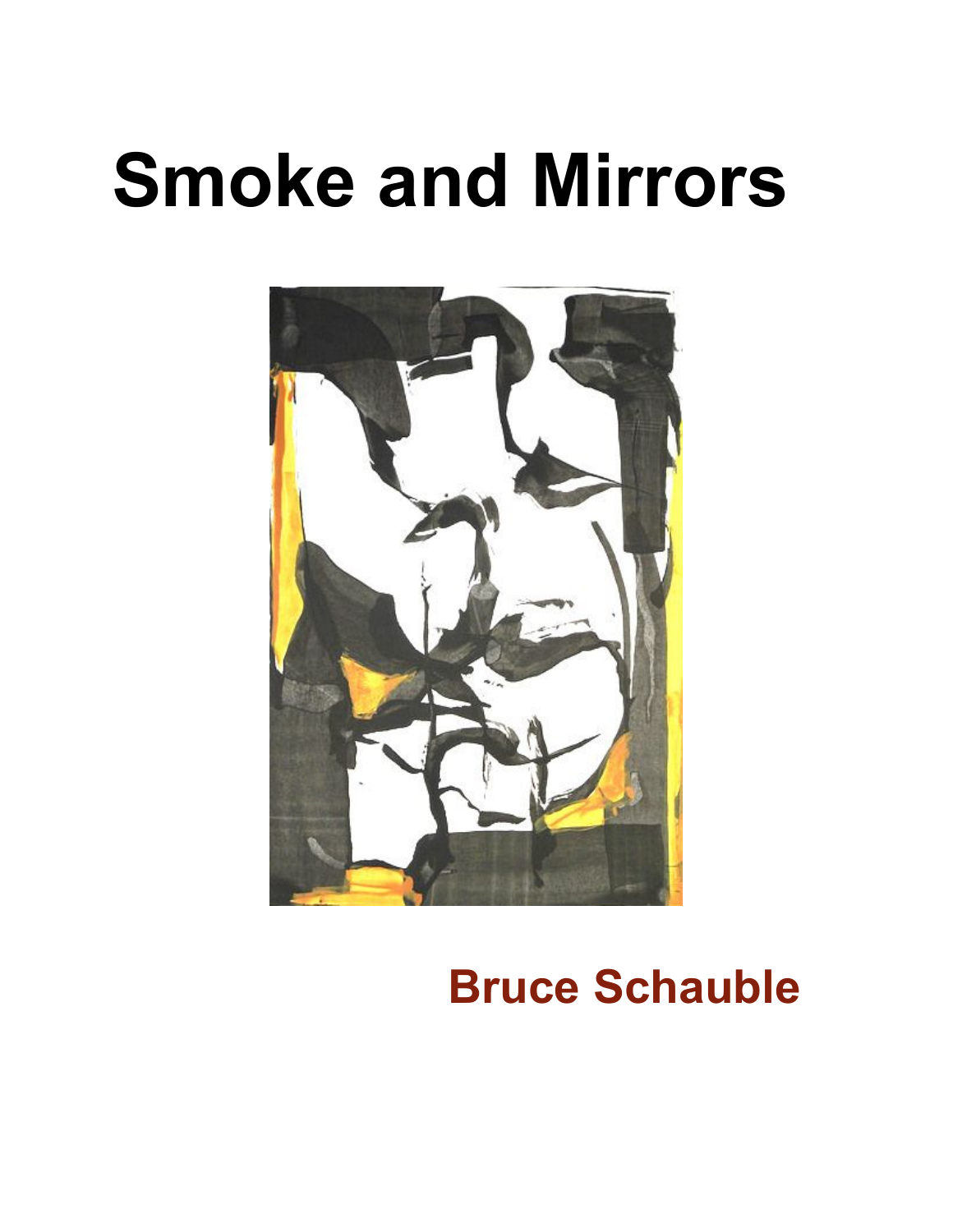*Copyright 2019 Bruce Schauble. All rights reserved.*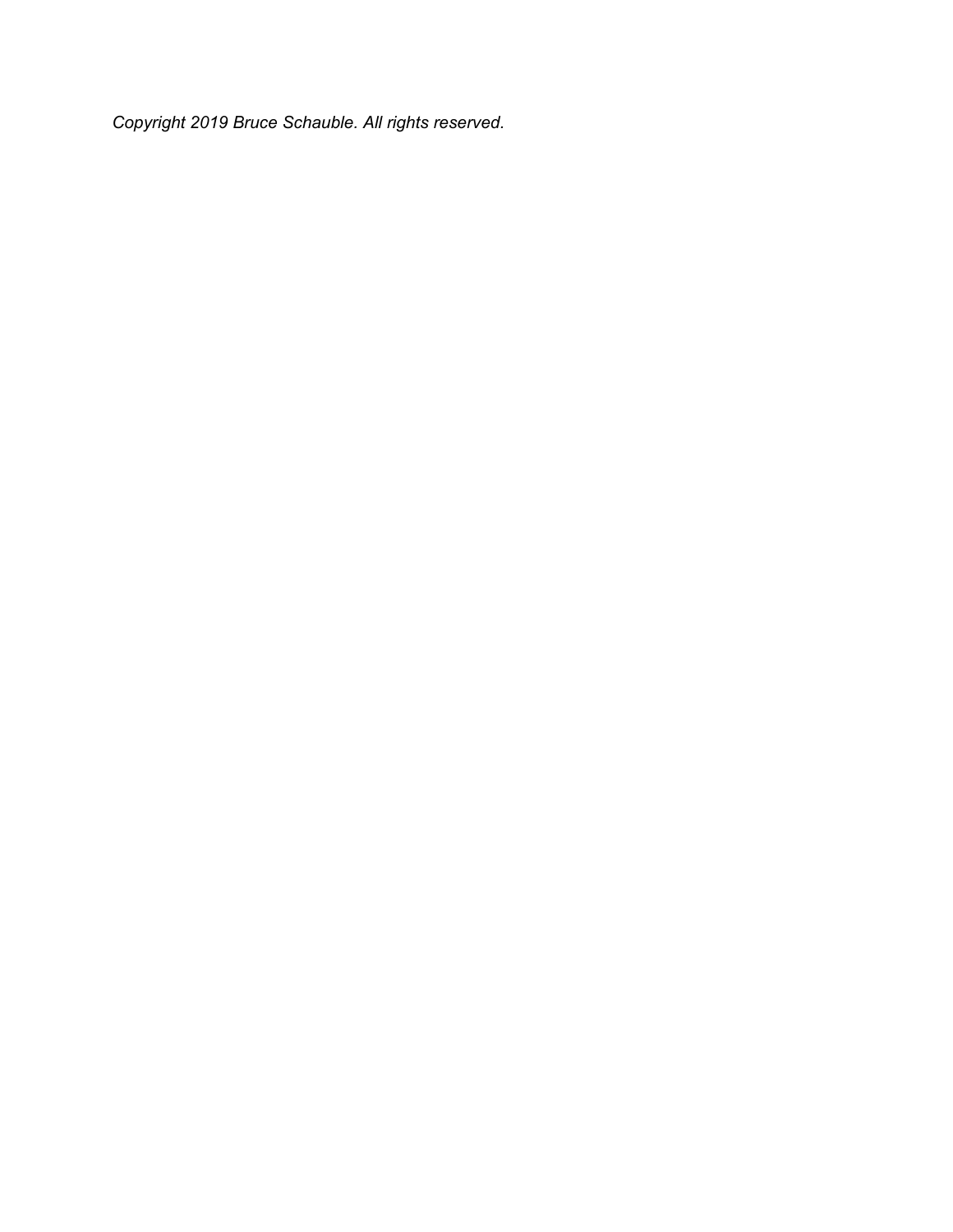*For MBLW*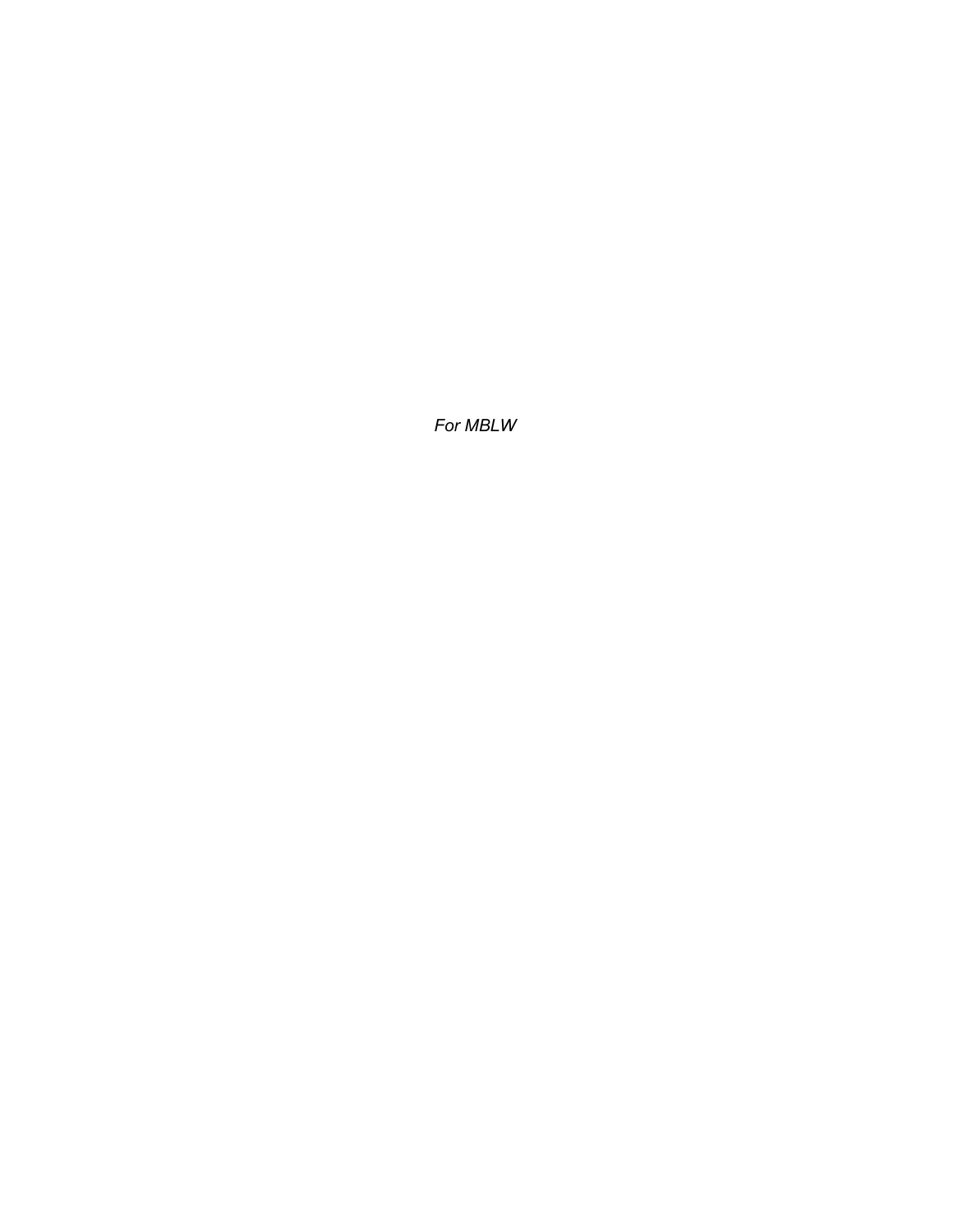

*...You that see now with your own eyes all that there is as you suppose though I could stare through broken glass and show you where the morning goes though I could follow to their close the sparks of an exploding species and see where the world ends in ice I would not know where Maoli is*

*- W. S. Merwin*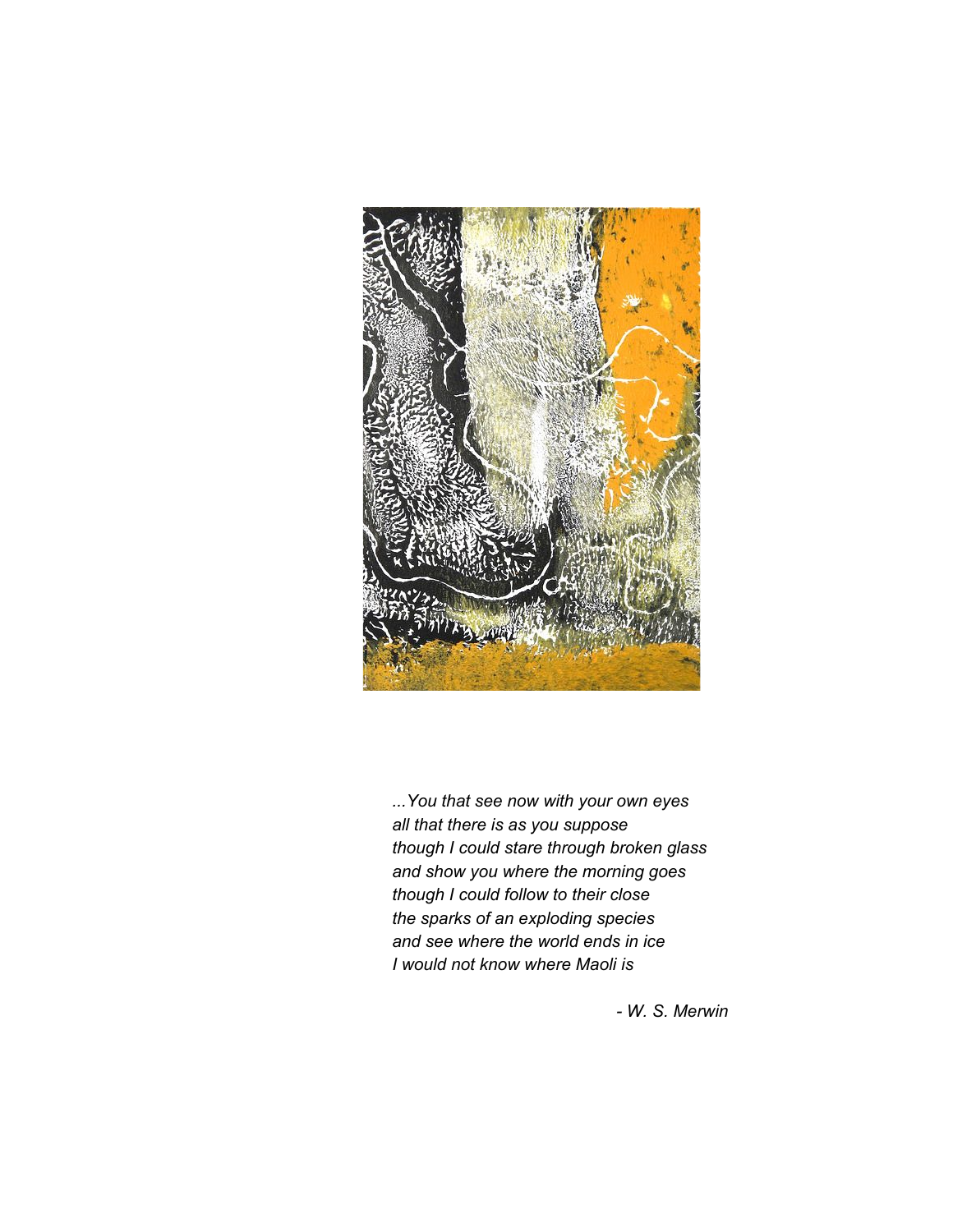#### **Preface**

*A poem is a box, a thing, to put other things in. For safe keeping... — Marianne Boruch*

One of the enduring attractions of the sonnet is that at fourteen lines it's long enough that you can sink your teeth into a subject, but it's short enough to demand a certain amount of compression and attentiveness to each syllable. It's also very versatile in terms of the structural possibilities it presents, familiar to anyone who had to endure high school English: *Octave and sestet. Three quatrains and a couplet. Seven and seven. Five and five and two*. And the history of the sonnet in English is rich with examples of poets who just made up their own patterns within the fourteen-line constraint.

Over the last year or so something like 80 or 90 percent of the poems I've attempted to write have turned out to be sonnets, at least sonnet-ish. (While I sometimes like to work with strict iambics and traditional rhyme schemes, more often I don't.) It's not like I started out any of these poems with the *intention* to write a sonnet. One of the challenges in writing any poem is to open a topic, develop it, and then find a way to bring it to a conclusion. For me, that sequence often results in a piece of writing which is in the neighborhood of 14 lines anyway, and thinking of it as a sonnet provides me decision points for revision: *I need to cut two lines. I need to add a line and a half. That line is too long. That line is too short.* This is of course one of the reasons that poets choose to work in forms in the first place: the form gives you something to work against; it forces you as a writer to come up with something just slightly—or maybe completely—different than what you might have said if you were just spooling out words as they came to you. It gives you the opportunity to surprise yourself.

*Smoke and Mirrors* is divided into two sections, *Operatics* and *Ars Poetica*. It is not an accident that the titles are anagrams of one another. Nor is an accident that each of the sections contains 14 poems of 14 lines each. Nor that the ink drawings on the front and back covers are in a kind of dialogue with one another. I was interested in symmetries, both to echo the title of the collection, and to provide some thematic reinforcement. "Smoke and mirrors" is a traditional phrase used to refer to the methods of the illusionist or magician. But the words can be taken individually as well, and each carries literal and symbolic freight. There are times, when my writing or artwork is going well, that something inexplicable occurs that comes from another place. Magic, if you will.

> - RBS May 2019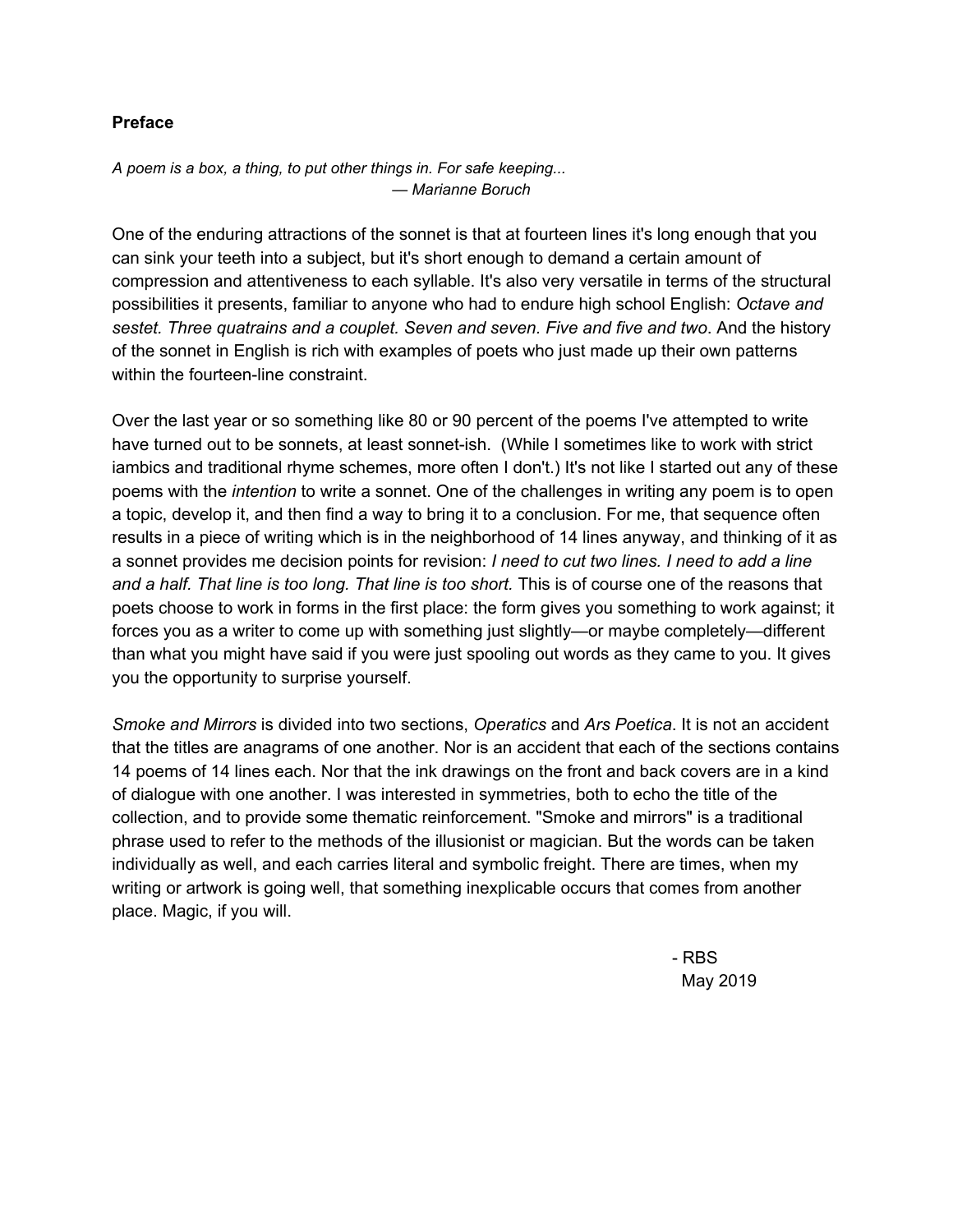## **Operatics**

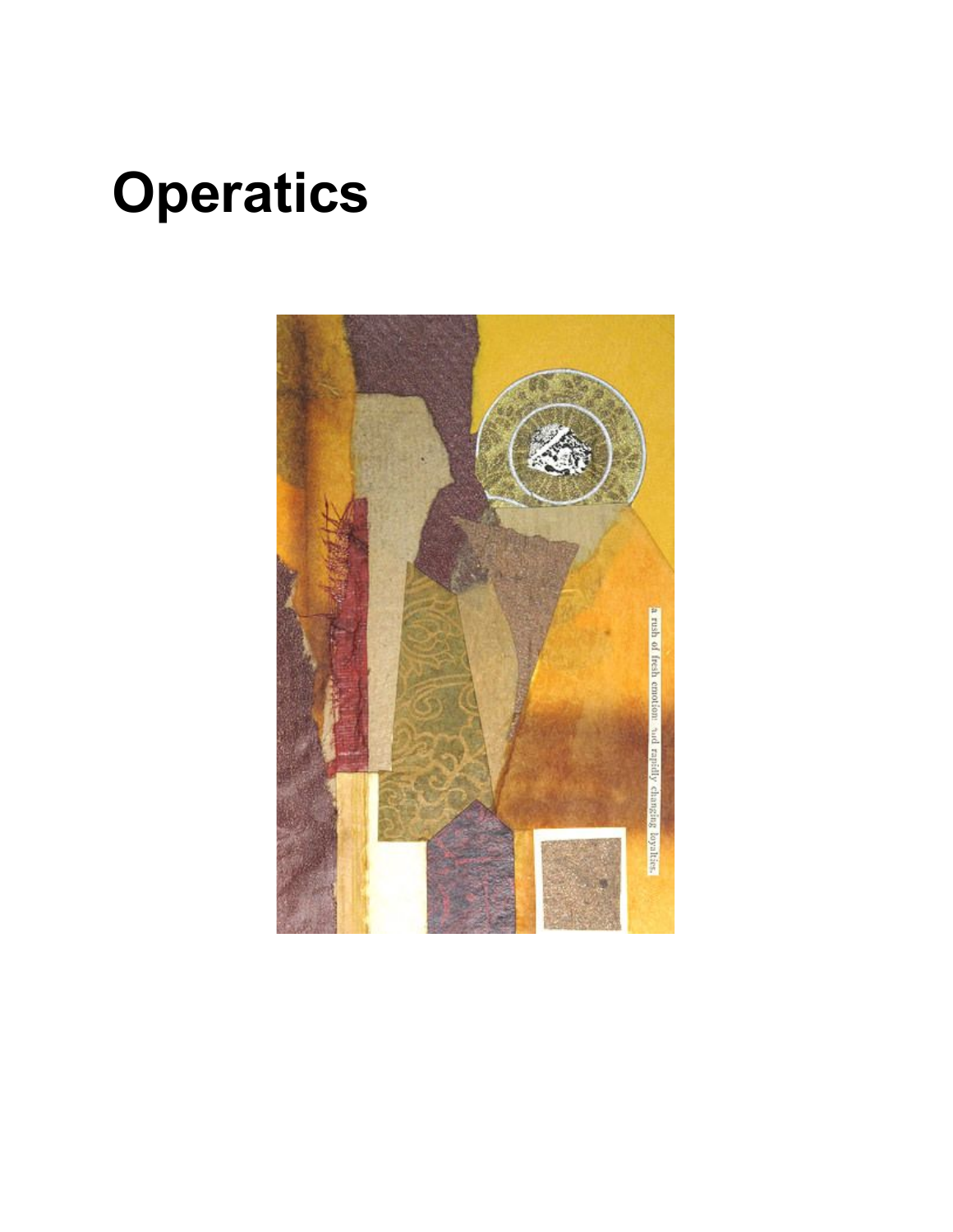#### **Encounter**

A boy sits on a rock in the woods. He has come to watch the pond where he can sometimes pick out the eyes of a frog staring at him from beneath the blanket of algae, or a turtle sunning himself on a branch. Once, after sitting a very long time, he caught sight out the corner of his eye of a movement near the water's edge, and moving his eyes without moving his head he saw a deer, a doe, which at the same moment saw him and froze, one leg in the air, and then after a few moments in which neither of them seemed to breathe, she slowly lowered her head to the water and drank. Finished, she looked back in his direction, turned, and leapt into the underbrush.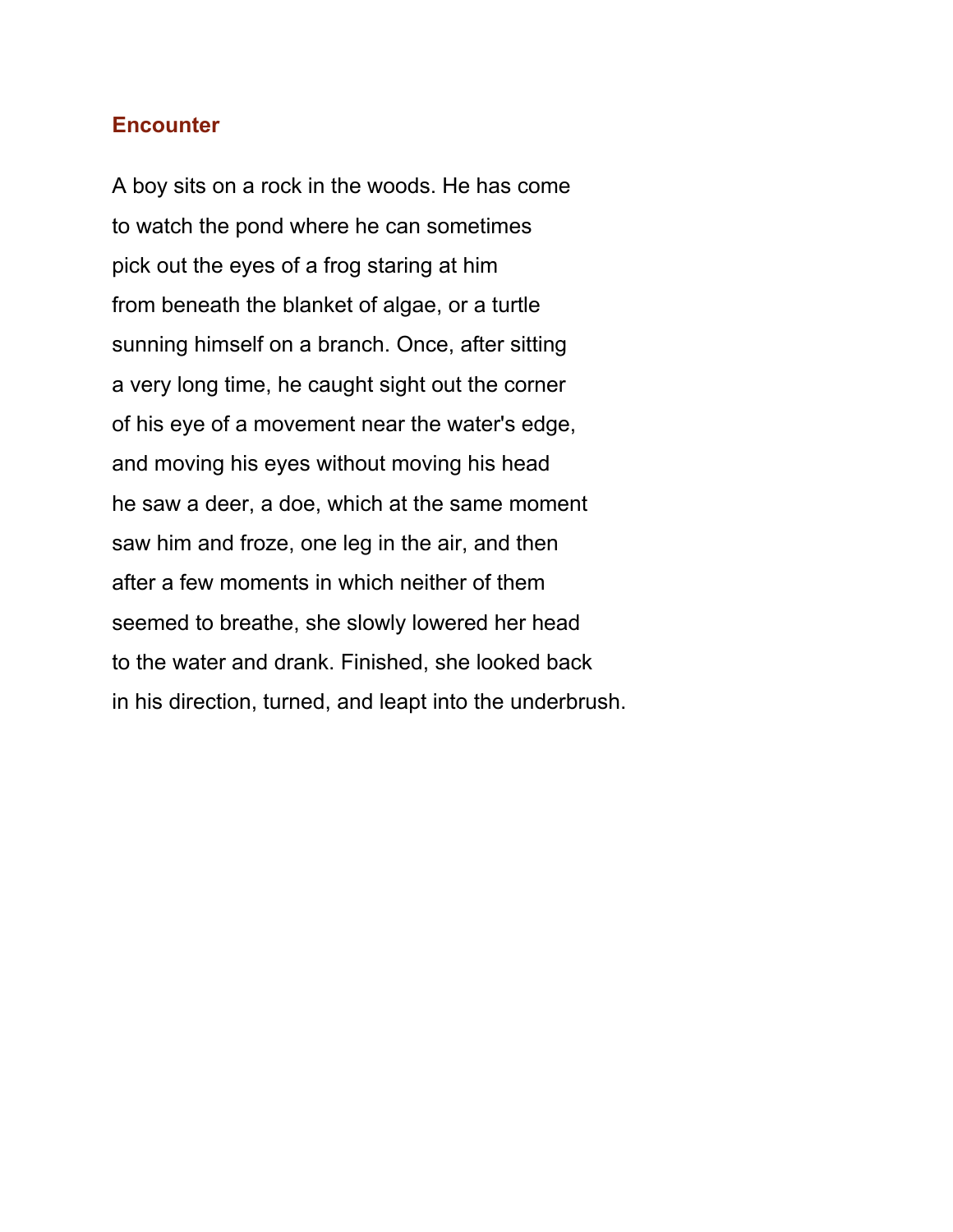#### **Autumn Early Afternoon**

Sky bright blue but only where the encroaching clouds have not yet taken over. Trees releasing golden leaves into the chilly air. Crows doing what crows do: swooping, cawing, harrying whatever hawks intrude upon their domain. Something in the air: a warning, a threat, questions left unstated. What did you expect? What do you want? What reason do you have to stay, to go, to care one way or another? The sun, for a moment, breaking through. The leaves on fire.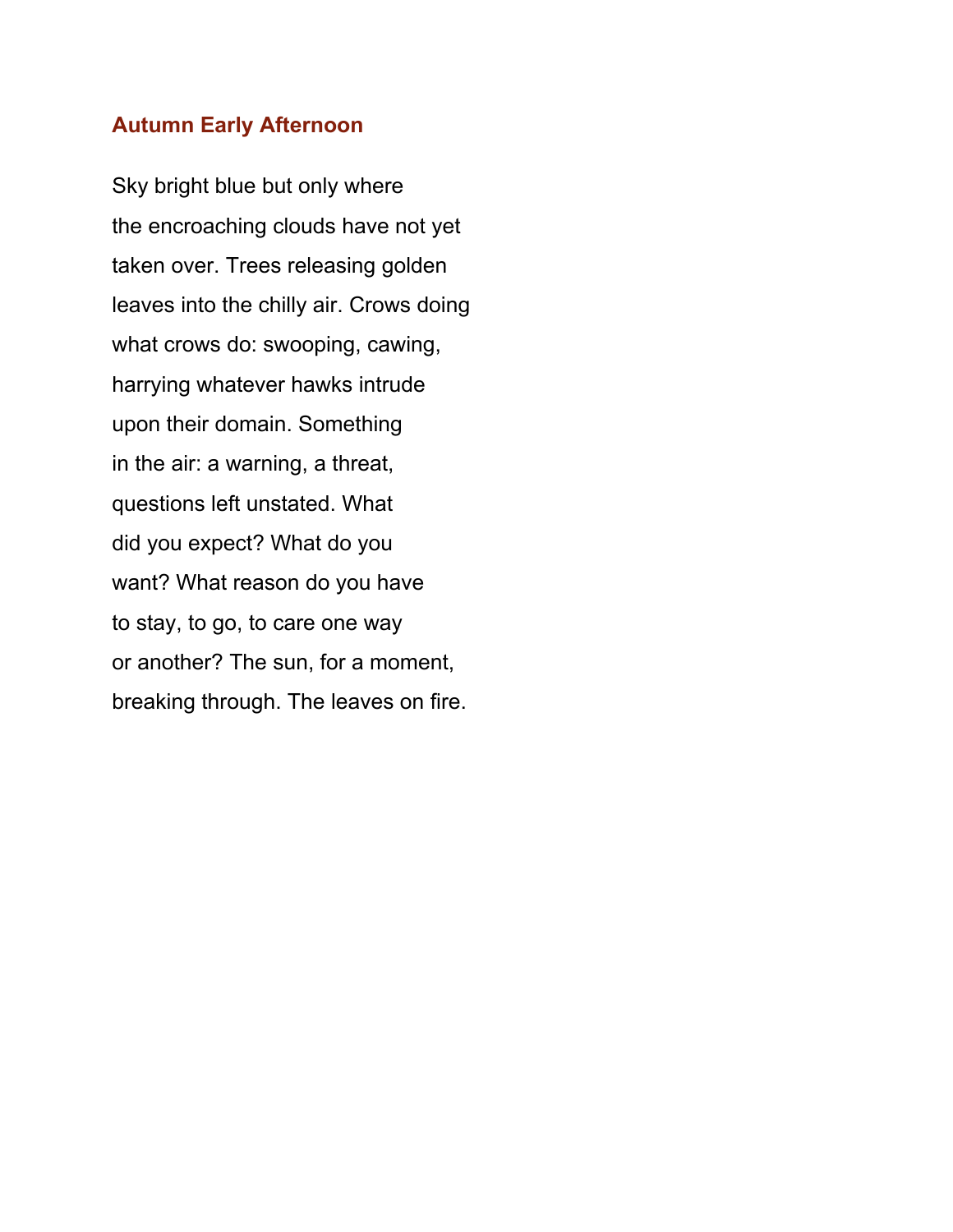#### **Yearlings**

My mother and I stood by the barn watching the yearlings chase each other in the paddock, nipping at each other's necks, kicking out at random, withers glistening in the morning sun. I took my knife from my pocket, sliced the twine on a bale of hay, tossed a few armfuls over the fence. Wheeling, they charged over, and, stamping and snorting, snatched great mouthfuls, grinding the alfalfa into green paste in their mouths. I reached through the fence to retrieve a piece of straw from the bay's mane. *Doc Morgan will be here at ten*, she said. *They'll need their shots before the auction*. Looking down, I saw a branch knocked loose during last night's windstorm. I picked it up, broke it into pieces, and hurled them into the weeds beside the corncrib. From the valley came the groan of the schoolbus making its way up the hill. *Okay then*, I said, and walked down to the road to wait.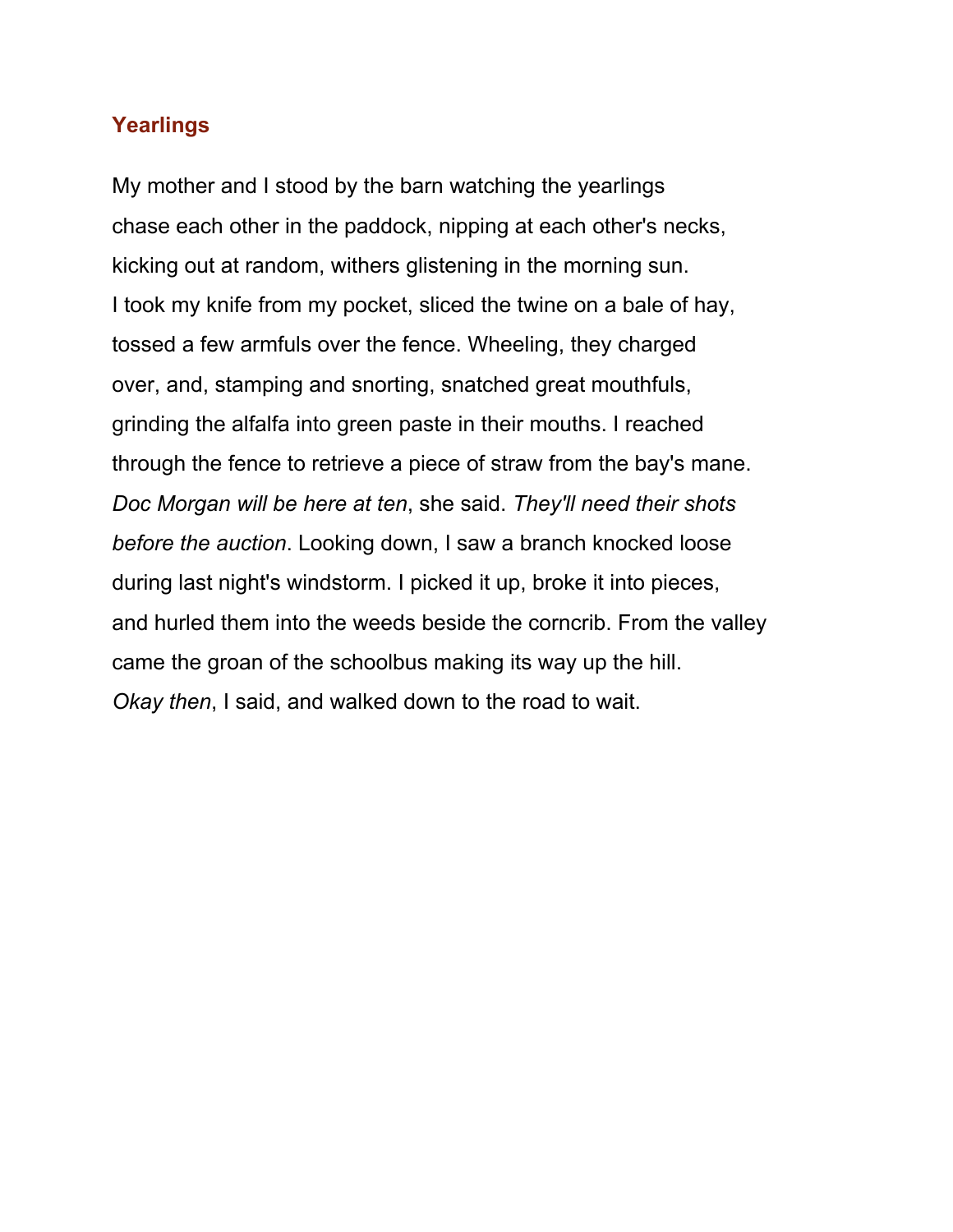#### **Quarter to Twelve**

A strident sun overseeing what might be desert, what might be sea. Rocks just here; on the horizon, perhaps, hills. Something breaking up in the middle (where it all began, where it always begins): buckthorn bursting into bloom, grackles harassing wrens, an axe thrown at the attacking apparitions. Over on the right, a building? A bookcase? A mirror? All of the above? The whole surrounded by a wall: contents under pressure. The light doing its definitive work. The day nearly over, or just about to begin.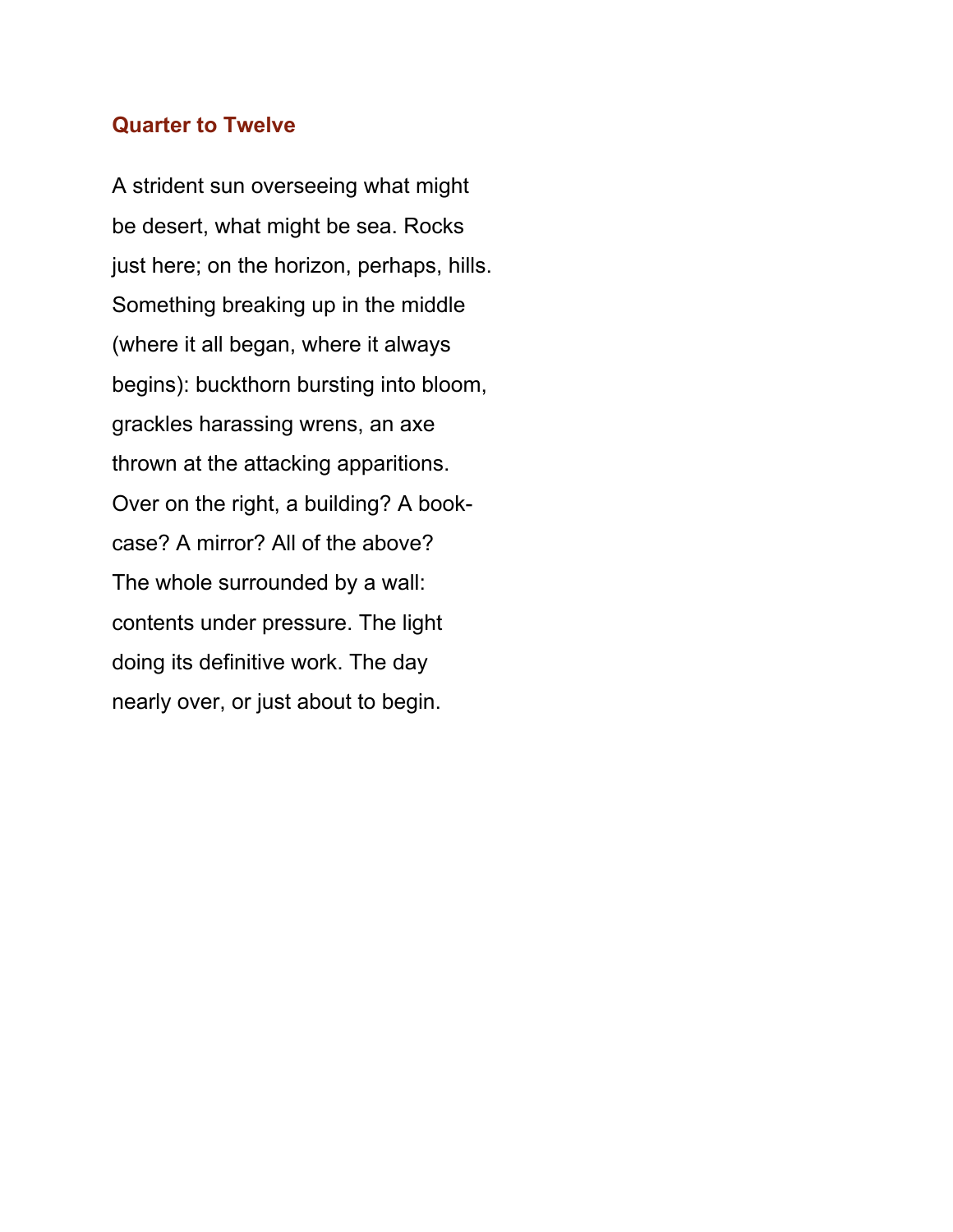#### **Intersection**

Four way stop at Maple and Main. Betty's Better Donuts: red and white awnings, wrought-iron tables and chairs. Round-topped blue post office box by the door. Lonelylooking dog on a leash. Next door, two rundown houses, porches caved in, ivy tendrils climbing the walls, growing around and into the wheels of a rusted tricycle. In the next lot, bounded by barbed wire, a swaybacked bay mare swishes her tail, nibbles at weeds. In the oaks, three crows stare off into the fog just starting to burn off. Across the street, at the playground, two mothers sitting side by side on a bench watching their kids chase each other around the jungle gym. Up above the clouds, a white needle pulling thread: vapor trail of a jet to high up to see. Me, I'm looking out the window of the bus pulling out for Ames.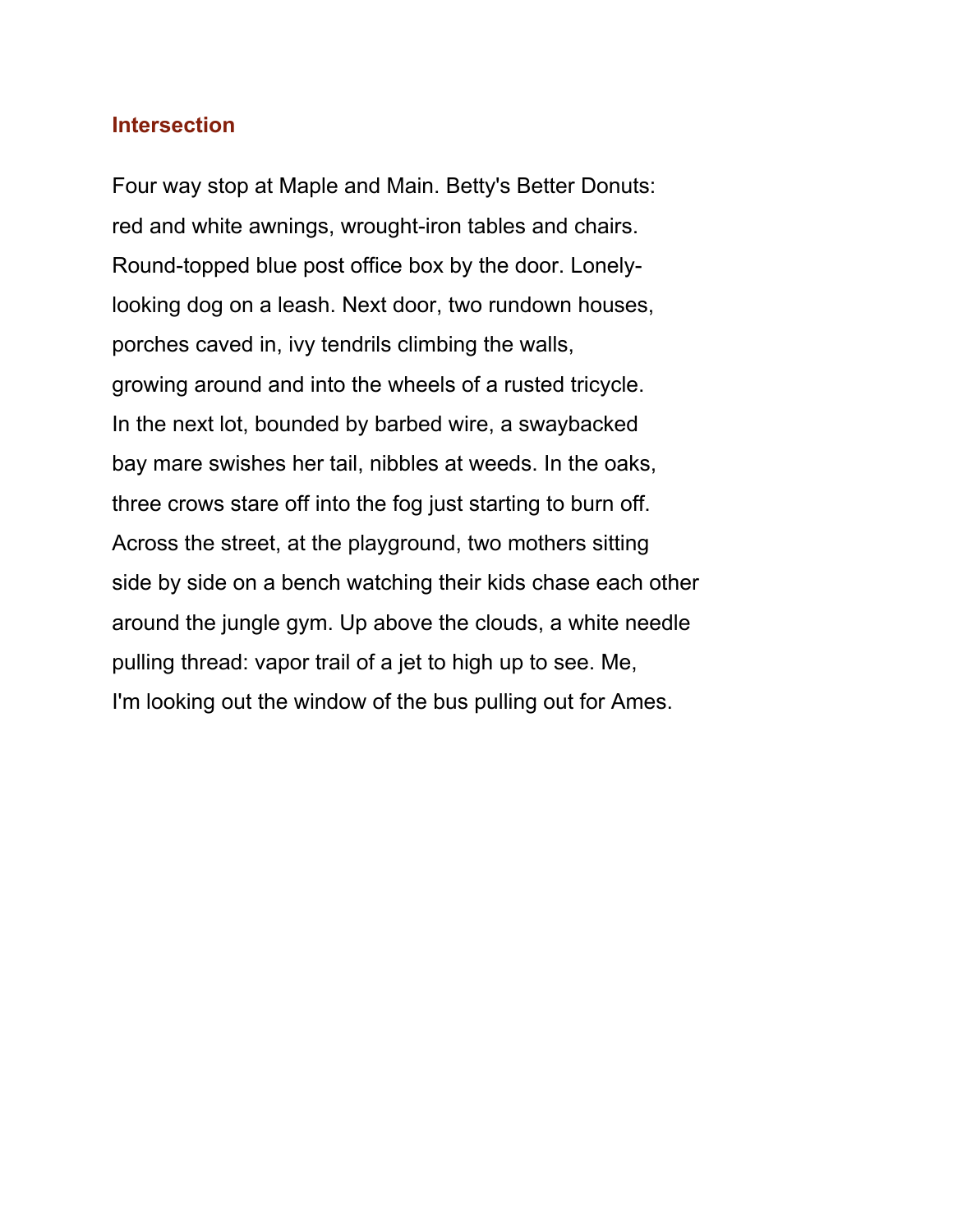#### **Waiting**

Swabbing the decks. Mending nets. Sewing patches on torn sails. Polishing the brass fittings along the rail. Ship at anchor under still black clouds. Clusters of seagulls screech in the rigging, cruise over the dark water in search of scraps. The captain has gone ashore, for how long no one knows. Ripples of water lapping at the hull. Smell of salt water and rotting seaweed. The beach by the pier deserted but for two homeless men in skull caps warming their hands over a driftwood fire. The storefronts along the boardwalk shuttered, the streets empty. The flag in the town square limp against the pole. Distant ringing of bells from the churchtower somewhere near the hills. On the afterdeck men sit and stare out to sea, the first mate whistling as he sharpens his knife.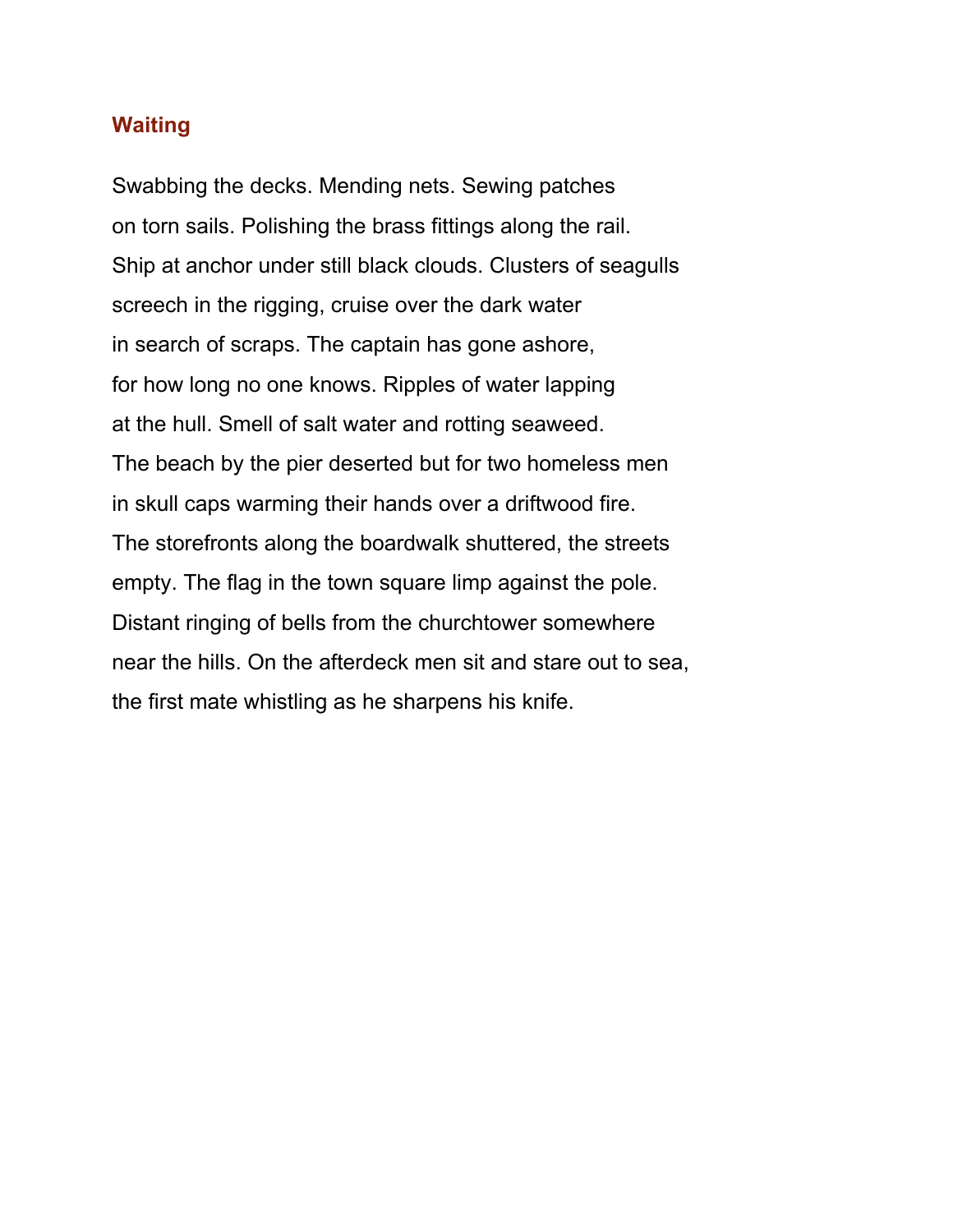#### **Crow**

My duty: to keep watch, alert for dangers of any kind hunter, hawk, coyote—and warn my tribe in the event of any unexpected intrusion. My pleasure: to soar, To swoop, to fly from treetop to steeple to telephone wire, to drop softly to the ground and peck out the soft spots in whatever animal has met his fate in the forest or along the roads the humans have laid over all the world. Sometimes my tribe is summoned to congregate, to gather by the thousands and confer in the branches of whatever tall tree will support our numbers. And woe to the owl that trespasses here: he will be harried, he will be abused, he will be driven from his roost and into exile far from the shadows he was foolish enough to think would keep him safe.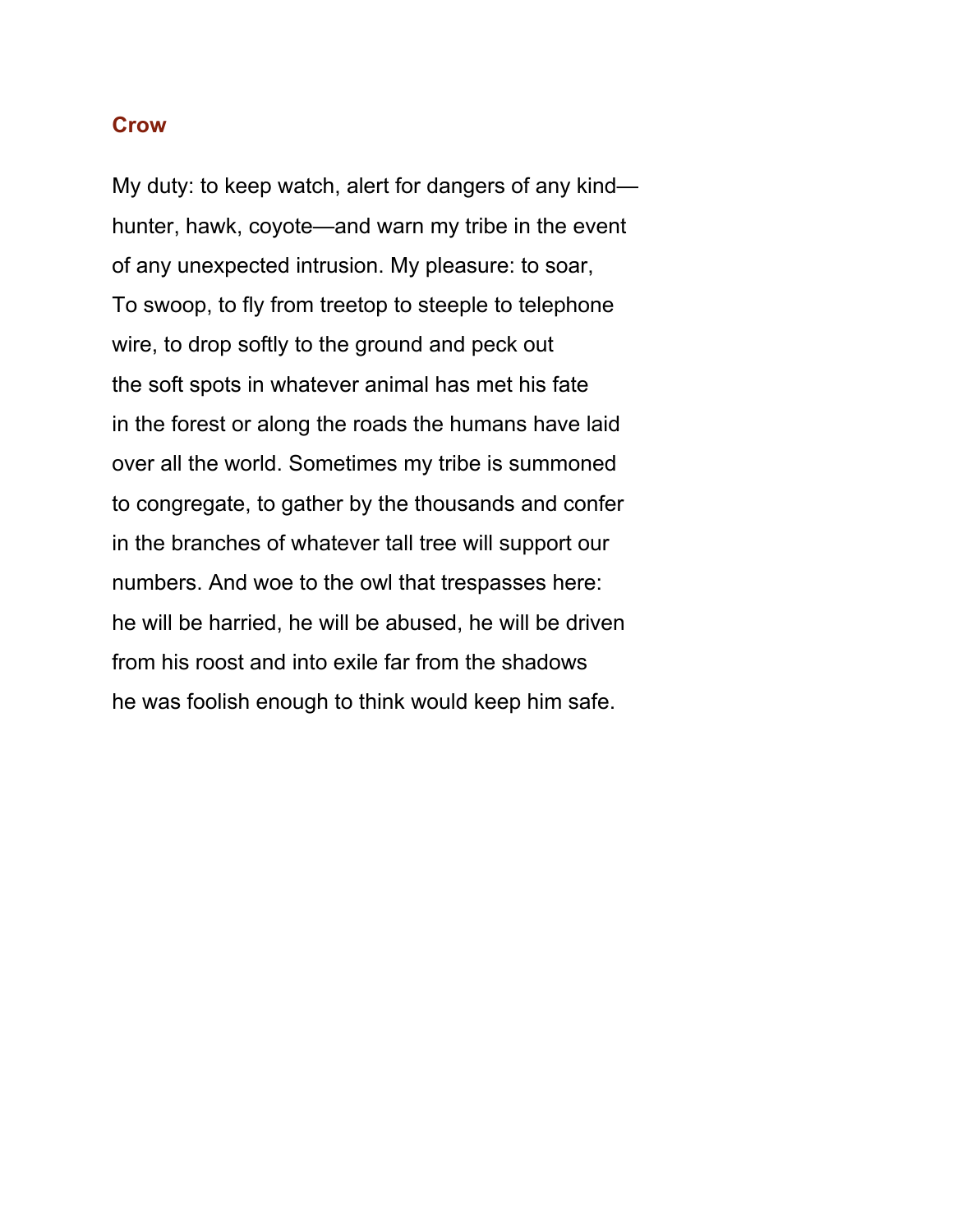#### **Rules of Thumb**

A twist, a turn a revolution, a relentless unrepentant investigation. Kitchen sink, a bottle of ink, odd abrupt circumlocutions. Oatmeal and honey. Yet another squandered opportunity. Hammer and nails. Passing thoughts: a flock of crows, a ladder, a flag unfurled. Questions no one wants to ask. Bottle of wine, scrap of paper, wisp of smoke. Three good reasons. Glint of sunlight on lakewater. Shards. Shriveled heads. Shadows on the side of the mountain. A nod, a wink, a shrug. Dead letters. Obsidian arrowheads. Forlorn hopes. Isoceles triangles. Dangling participles. Red sun rising over the bay.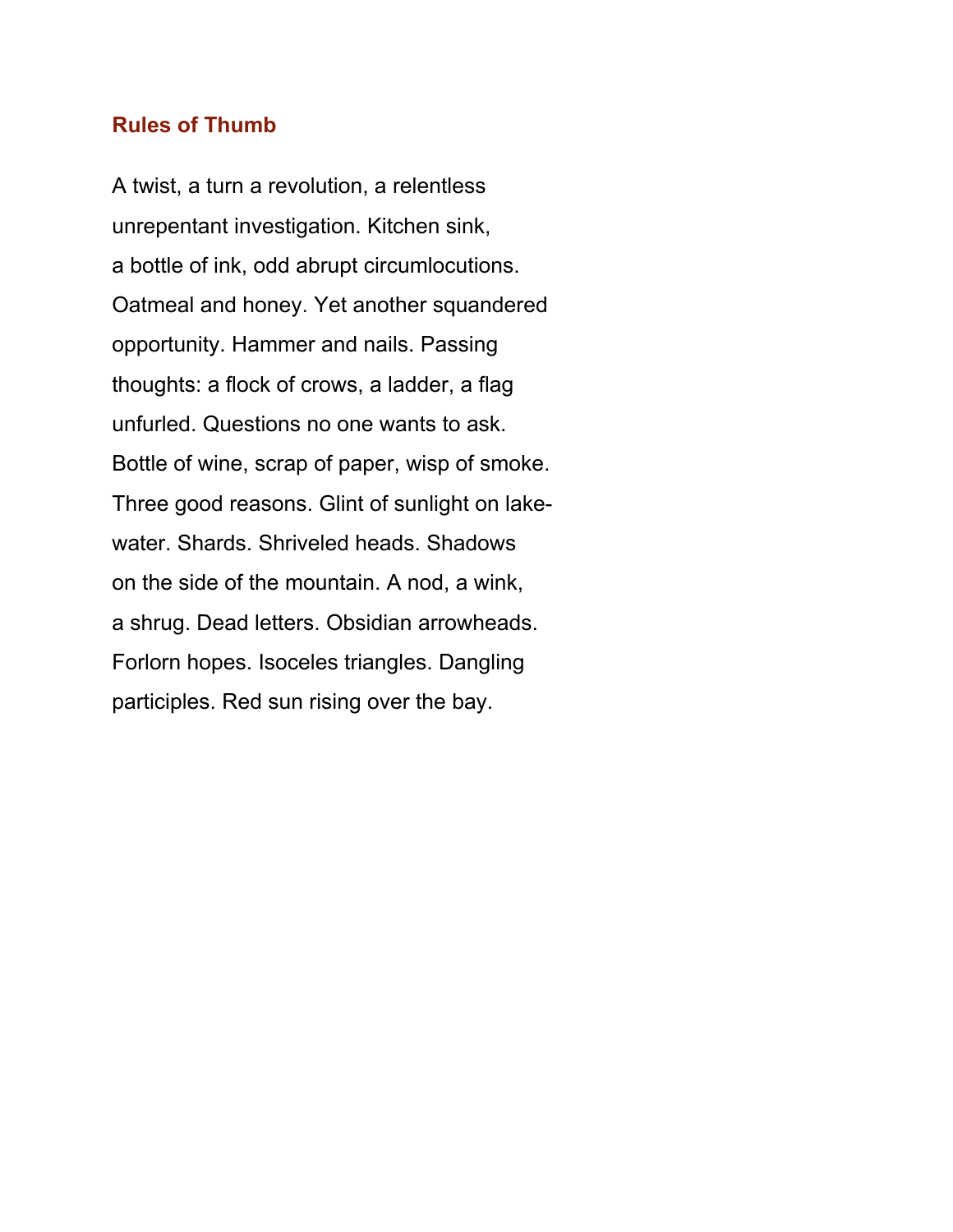#### **Fever Dream**

Enter reluctant disparities in keen-edged thwarted restorations, relentless gravel and rock grinding, storm-wind caterwaul, pellets of rain pounding down, what we never expected, after cross-stitched emendations, to be cast again back into hard weather, notions ridiculous and scorned actualized, weaponized, hard now at work, seething, stamping, spewing bits of bone and hunks of flesh, smoke and stench roiling, rivers of gravity-based black ink everywhere, recoiling wretched malodorous eddies swirling, swallowing whatever you make of them and spewing it back out on blacktop do you remember what you thought you had got before it all exploded and the smoke came rolling down from the hills and choked your eyes.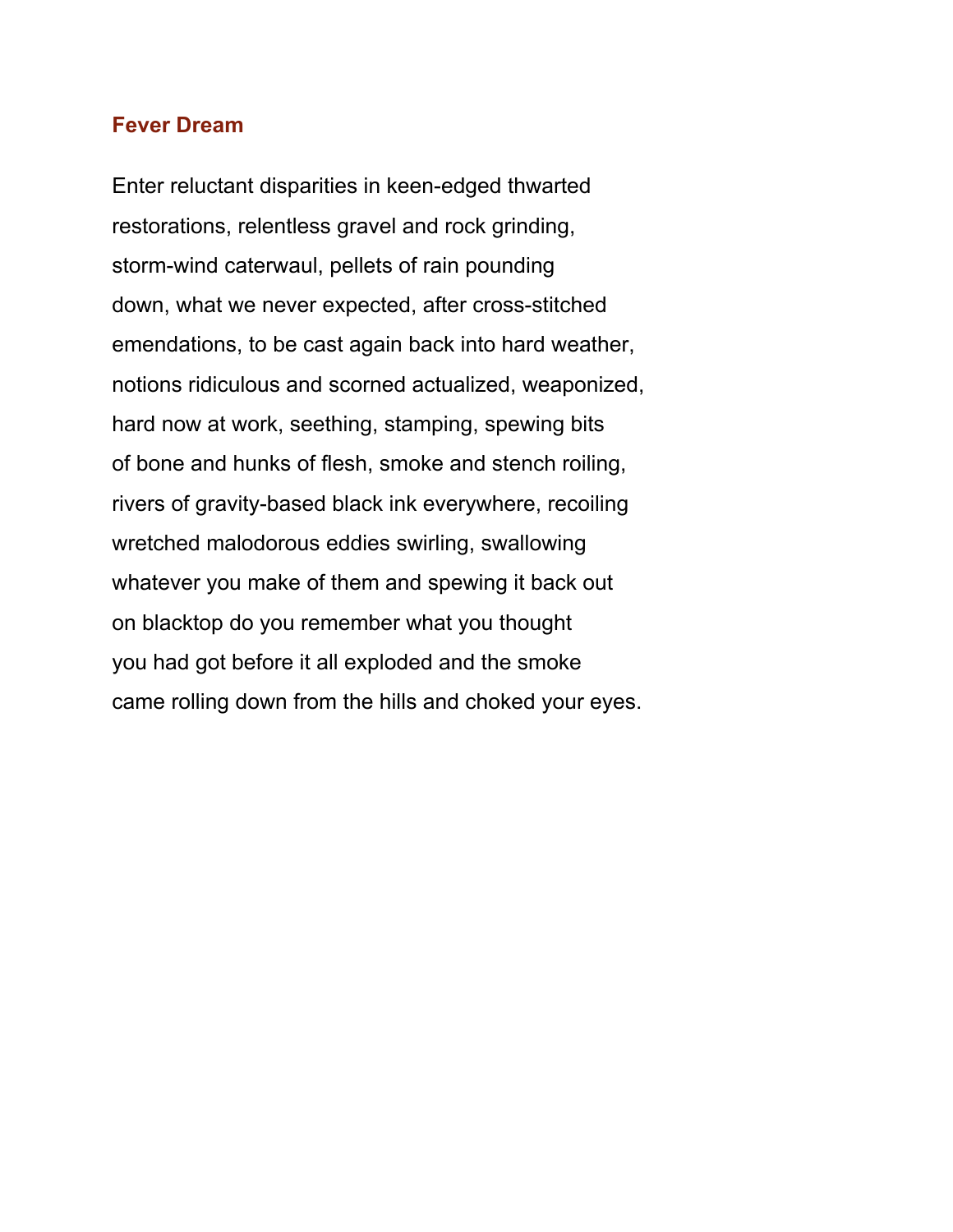#### **Take That**

The light aggressive, intrusive, squinting a stratagem, but only against perhaps a half of what might effectively be blocked. Then that noise, no longer white but burgeoning, like motorboats growling on the mirrored skin of the lake, or warrior ants sowing trepidation and deliverance. What next? Odor of skunk and lemon under the boughs of the pin oaks. Working from outside in, you whisper as if in supplication the words of a nearly forgotten prayer. Overhead a plane circling, circling, just audible above the dripping leaves and the hum of the cicadas, looking for some trace of human life.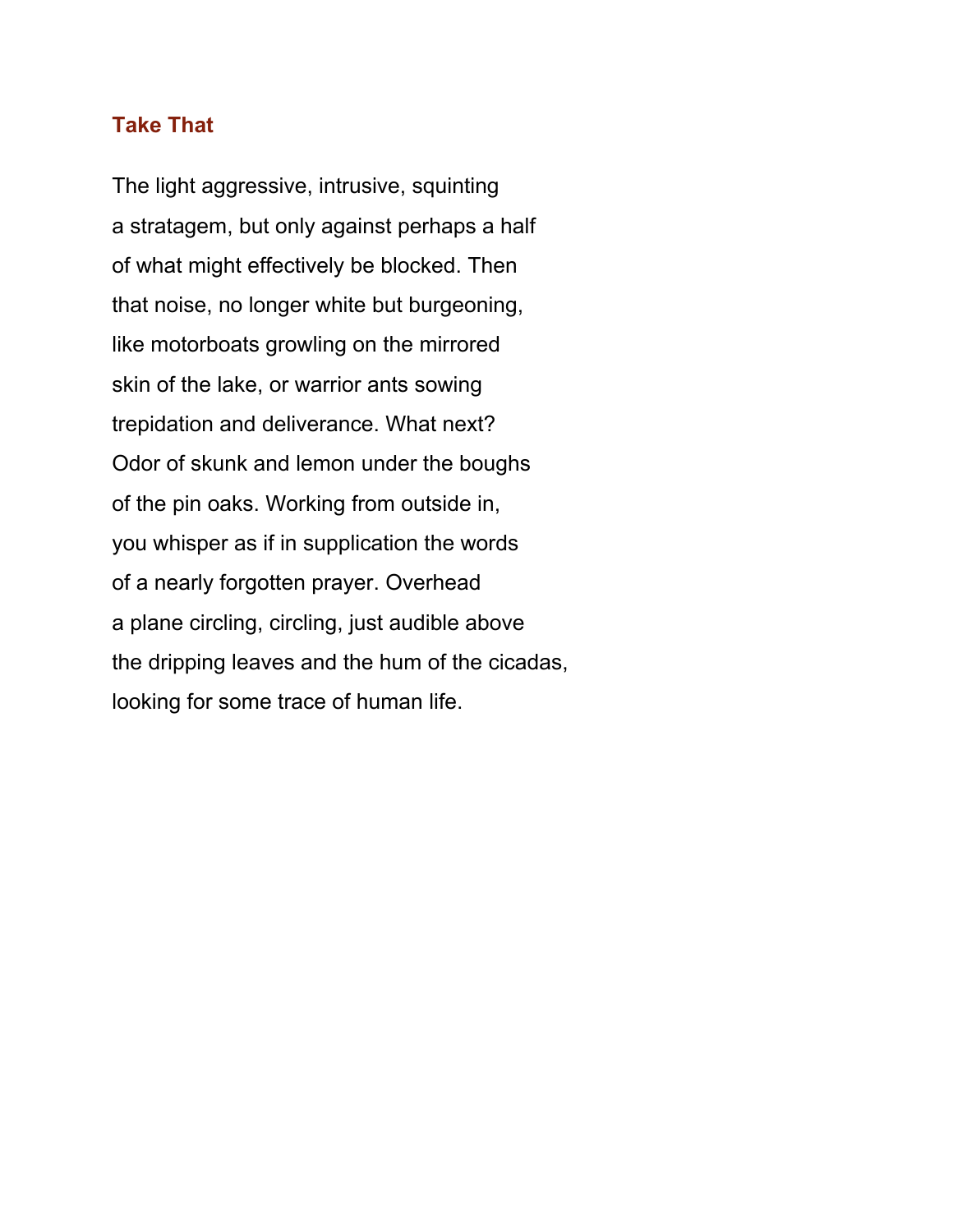#### **Sketch**

I'm suspicious of the knock at the door. Suspicious of anyone offering me a special deal. Of promises of any kind. People who think they know something. True believers. Priests and pastors and self-help entrepreneurs. Principals. Poetry critics. Fox News. Teacher-proof curriculum. Common core standards, high-stakes testing. Senators, congressmen, school board members. Boy Scout leaders. Boy Scouts. Spokespersons. Used car salesmen. Television personalities. Drill sergeants. Life coaches. Snake oil salesmen. Miracle cures. Miracle diets. Miracles period. Descriptions of the afterlife. Dogma. Sports commentators. Stock market analysts. Expert witnesses. Weather forecasts. One size fits all. Diet Coke. Technological breakthroughs. First time callers. Autobiographical memoirs. Once upon a time. Happily ever after.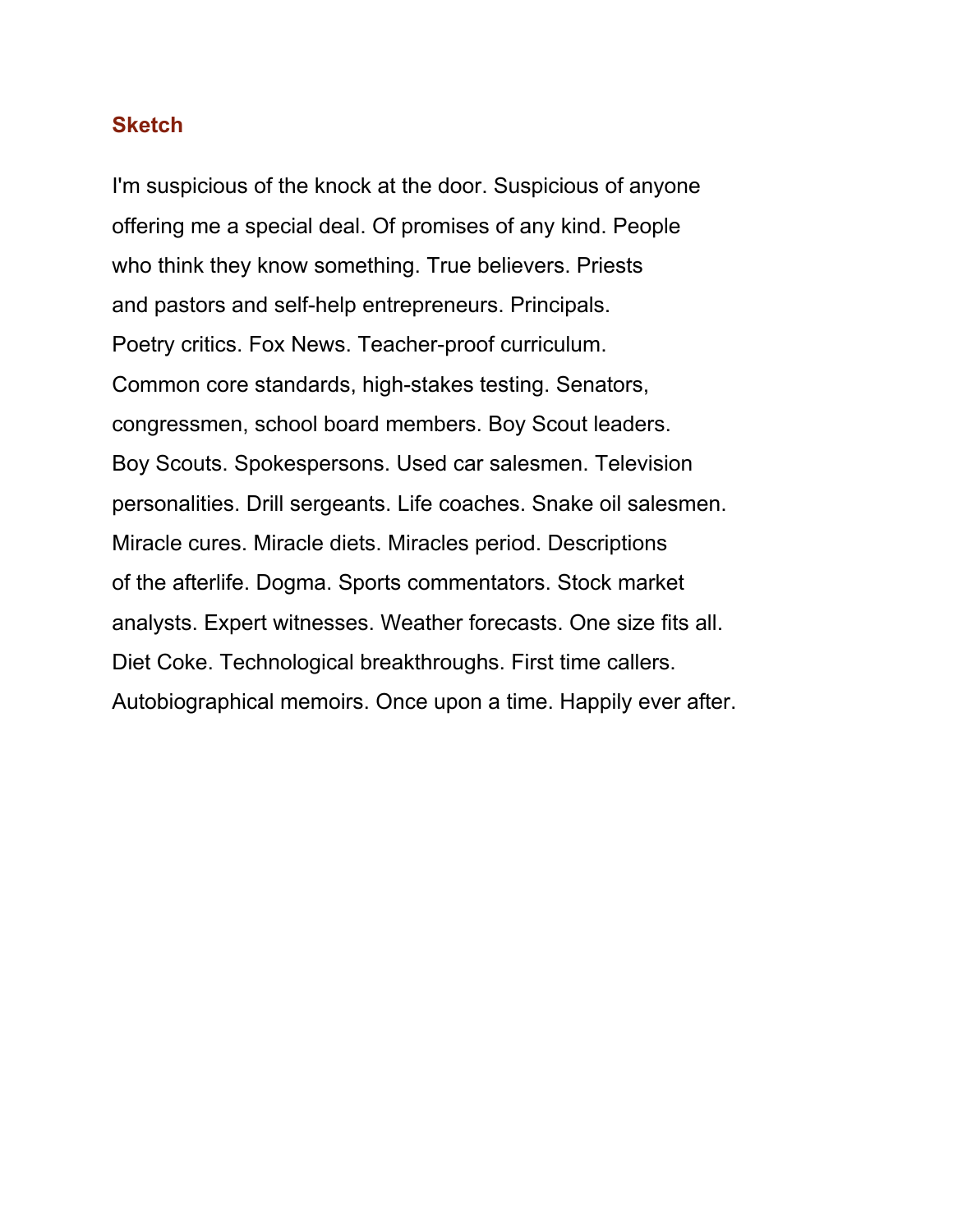#### **Sentry Duty**

Once again we find ourselves here on the ramparts, peering into the morning fog, looking for the flash of arms, listening for the creak of saddles, any clue as to what might be happening out there in the wilderness. So far, nothing, except for some disturbance among the crows, which might mean something. Or not. And so, we stand and squint and stamp our feet to stay warm, keep watch for whatever it is out there that is coming for us.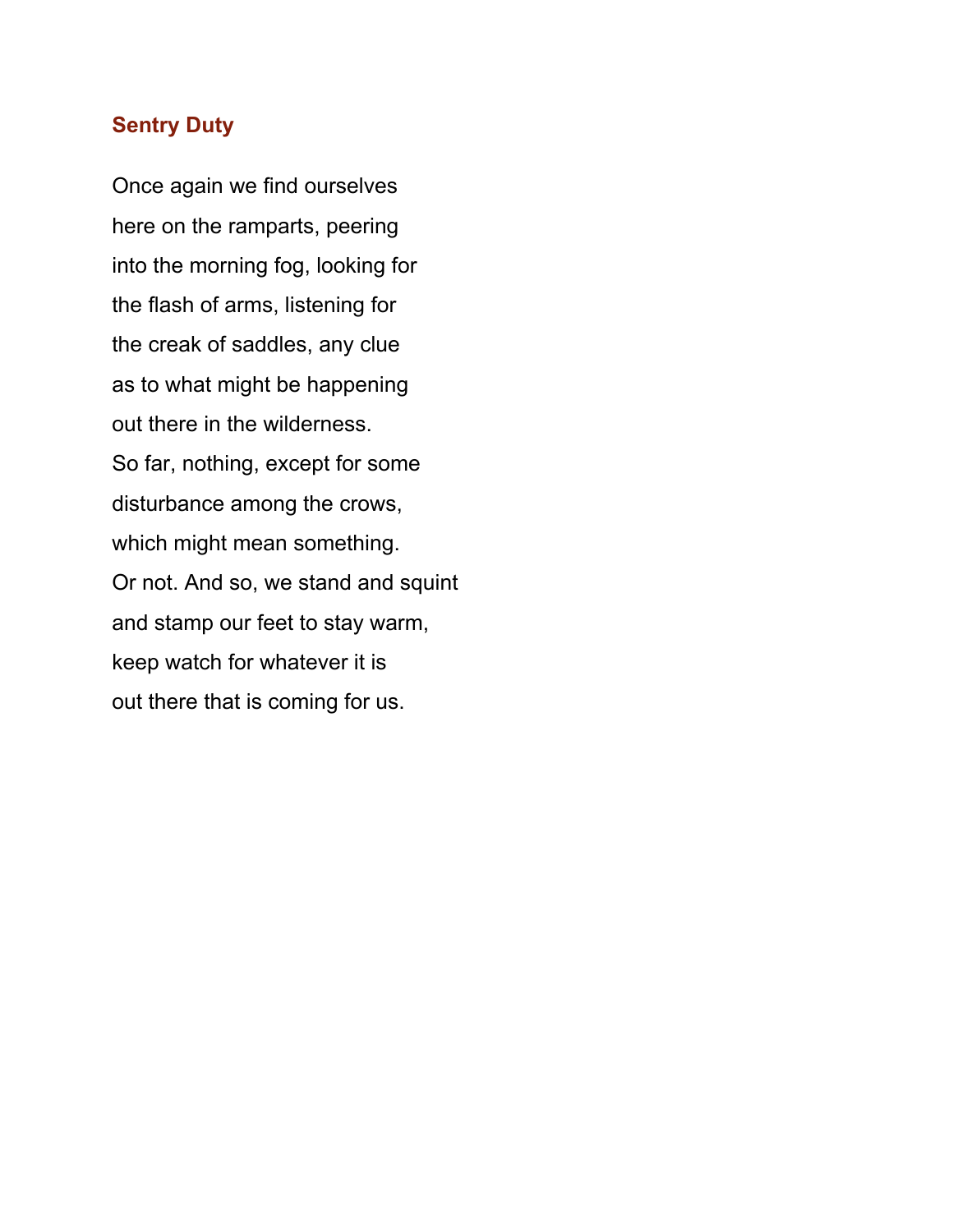#### **Sunday Afternoon, Mid-December**

Rain, doing what rain does, falling, relentless, spattering, pooling on pavement, soaking into the soil eventually to be siphoned up by the roots of the trees, denuded now of leaves, still standing tall beneath the onslaught of the heavy drops of water, branches blown every which way by the gusting winds, bent by the relentless weight bearing down on them. None of this is metaphor, although in the end it may well serve as a mirror to my inner weather: out there the grey, the cold and wet, the afternoon lost to the elemental forces of cloud and mist and rain; in here, the warmth and light of the lamp over desk where I sit, pencil in hand, words falling onto the page.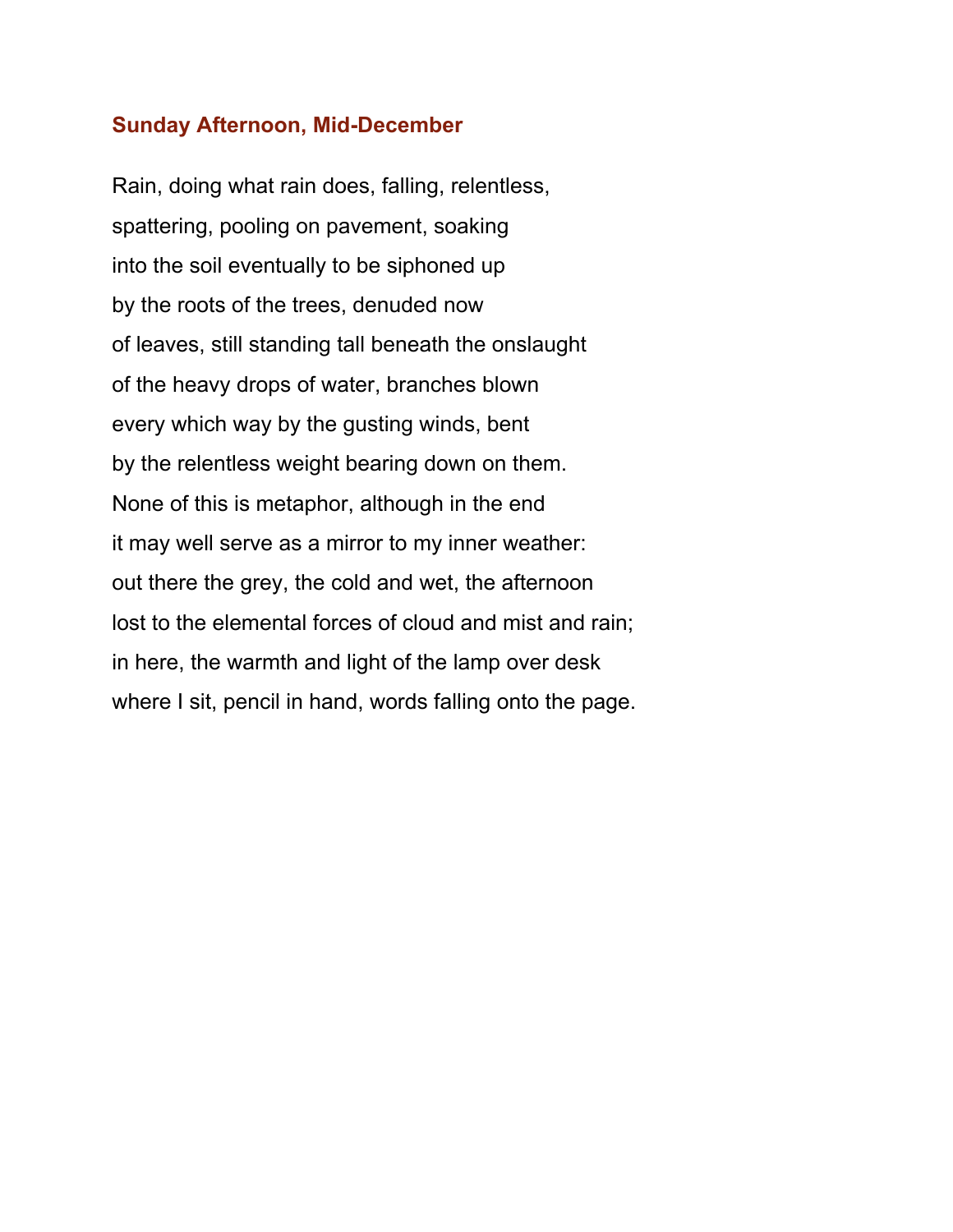#### **Ending with a Line from Bob Dylan**

Pen in hand, she sits at her desk by the window, watches the sun dropping into the hills, the shadows of the evergreens creeping toward the house. She recalls her years in Honolulu, once the city of aloha, now choking on traffic, blanketed with encampments of homeless displaced by developers after the quick kill.

#### She waits

now for the words to come, the right words to express her dismay at the willful disregard for facts she senses in the lives of her friends and neighbors, who cannot see who choose not to see—what's coming: California on fire, Arizona without water, Miami submerged, millions of refugees out after anyone with gold or food or water left to steal. Outside, crows chatter in the black branches. She studies the sky. *It's not dark yet, but it's getting there.*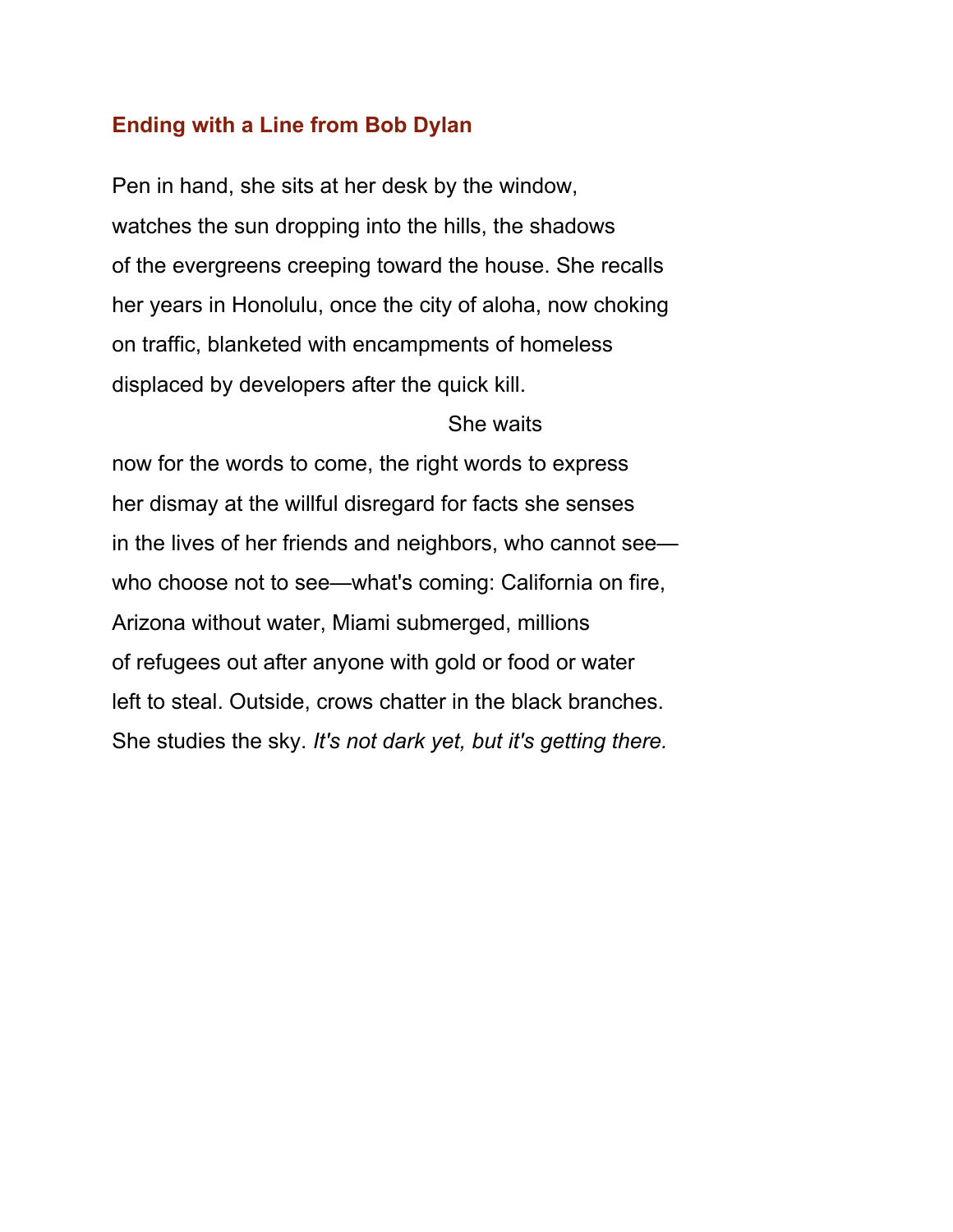

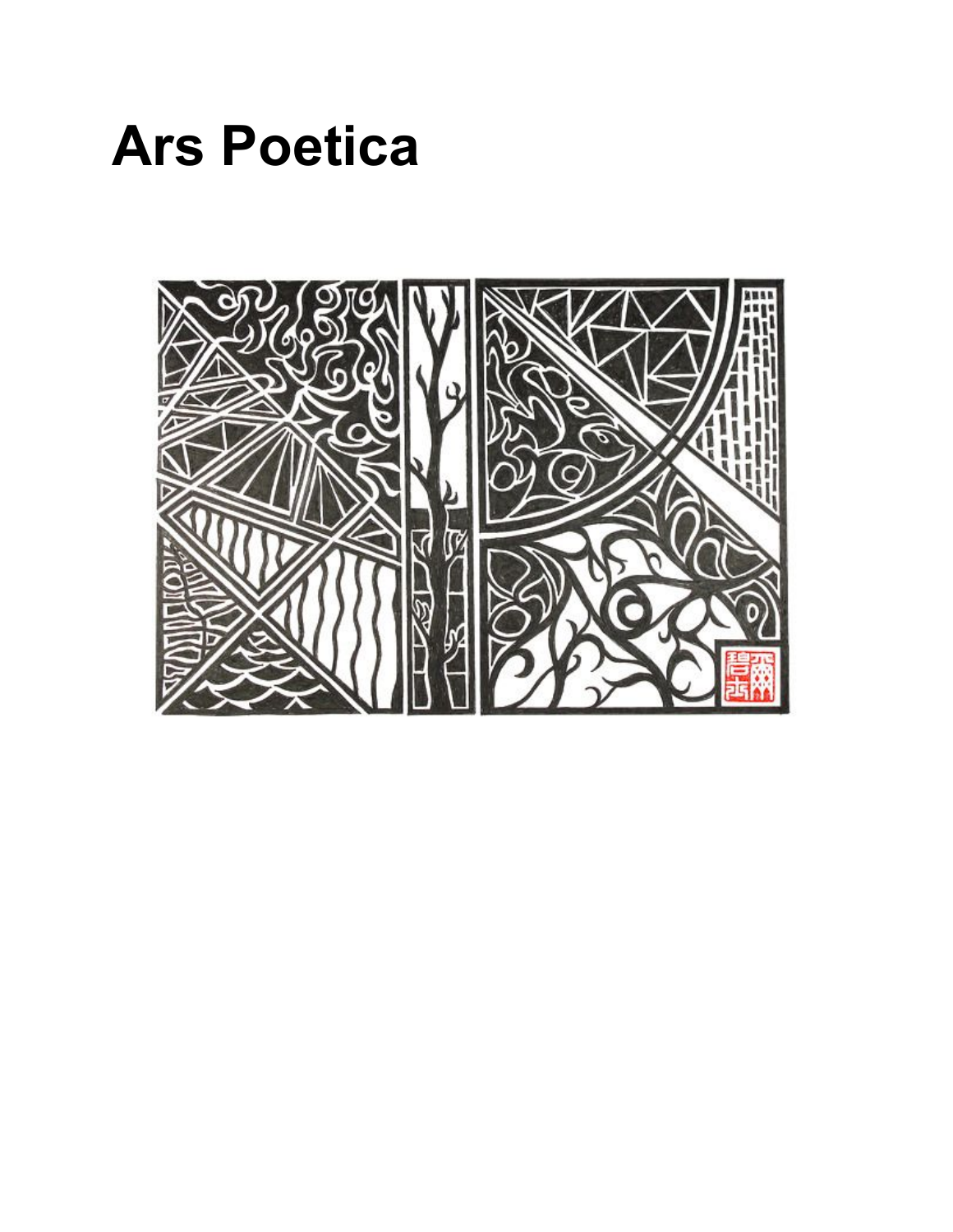#### **Ideation**

The work of words in the world to bind fast the wisps of thought at least long enough to glimpse their lineaments, their musculature, so that in time they may be laid side by side to be compared, end to end to be fashioned into ever more curious and elegant configurations, until at last something arrives unbidden, unanticipated, wholly new, an idea that changes your sense of who you are, the way you see the world, how you will spend the time that is left to you in this life.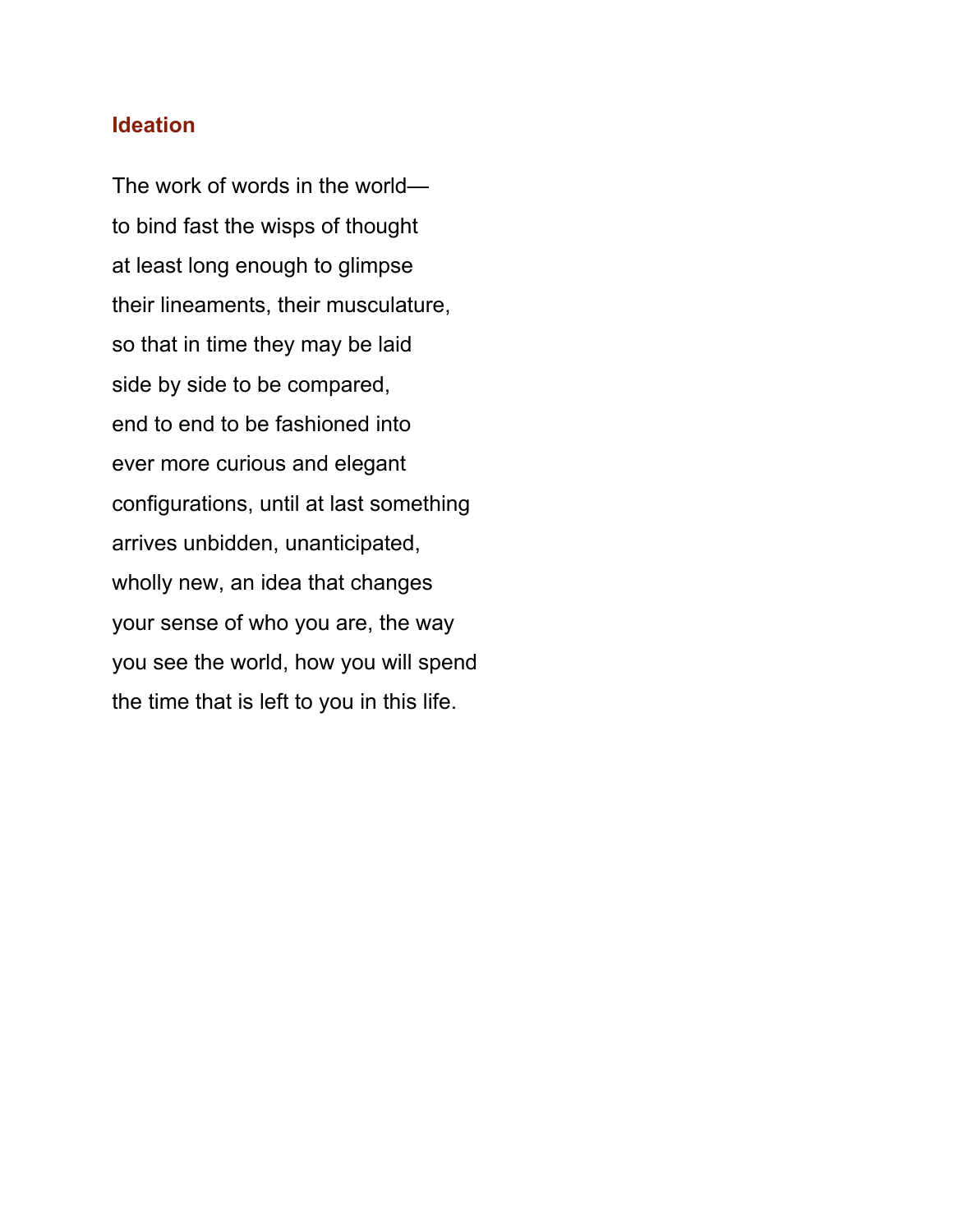#### **Travell'd**

The words we want are not where we can find them, unless we wake and wrench them from the dream already fading, write them down before they inhale themselves like ghosts reluctant to appear where only the alive are allowed to congregate, to conjugate, to contemplate the state of what is real and what is only smoke and mirrors. Eyes and ears do not suffice to hold what disappears when stumbled upon unawares, and so we seek another source, another force to span the boundary between what is sensed and what is seen. In that other hidden place we may perhaps discern the face of what it is we cannot guess—unless the spell of words we cast can conjure up that face at last, and in that moment, with *wild surmise*, we'll see what is before our eyes.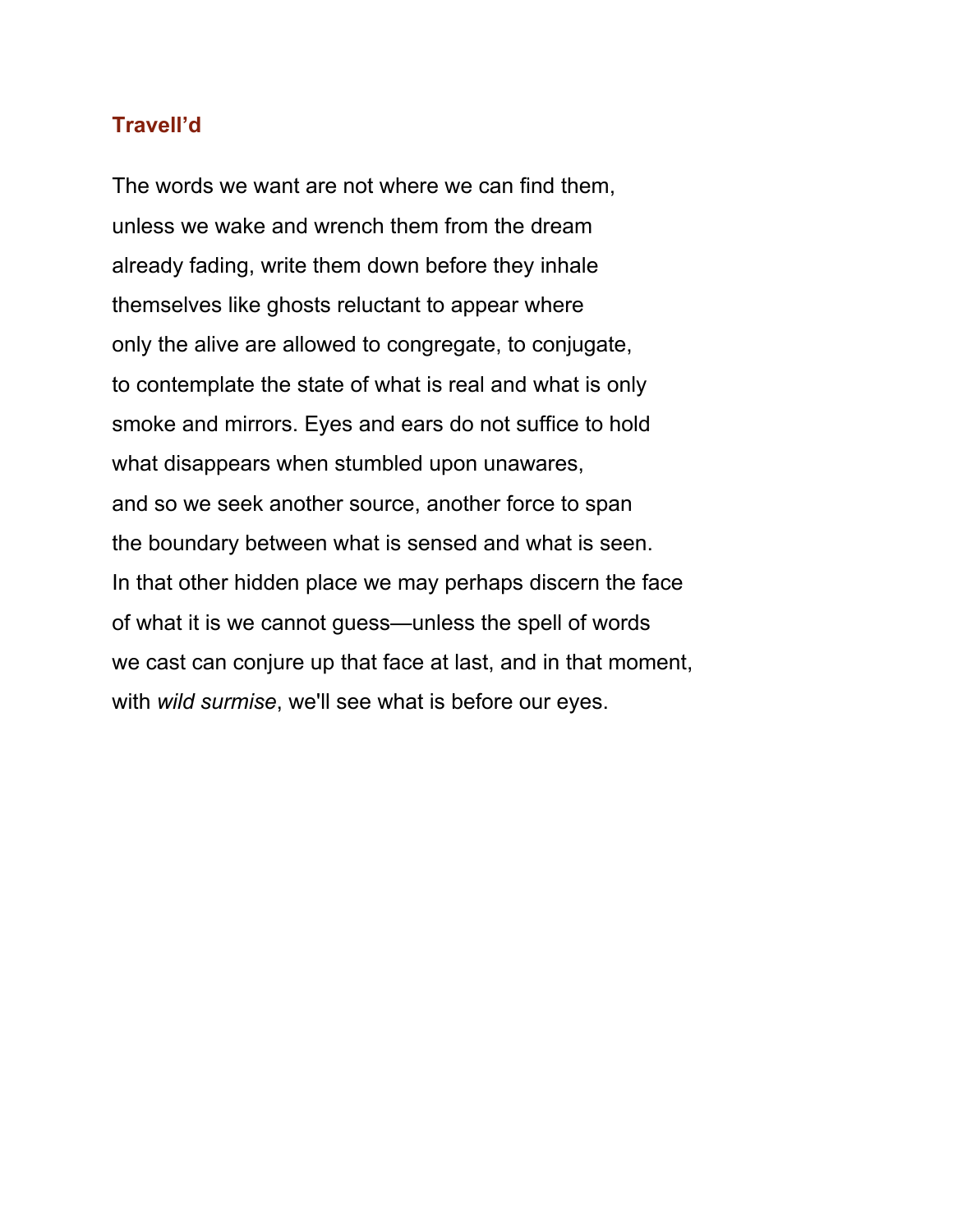#### **Elsewhere**

*I heard things once, blurring out of sleep or some other elsewhere to none of us the same.*

*- Marianne Boruch*

Perhaps the spatter of water overflowing the lip of the leaf-choked gutter, falling in fat drops to splatter on the concrete floor of the porch outside my door. Or the distant whirr of traffic over yonder on the freeway, soft white noise impinging ever so slightly on the borders of my dreams as I seek the solace of oblivion. Or the keening spirits of the dead who wander in the dark and harrow the souls of those of us still embodied, not yet released from the world of mere appearances. Or all of the above, ambient irrecoverable messages we nearly hear but never understand.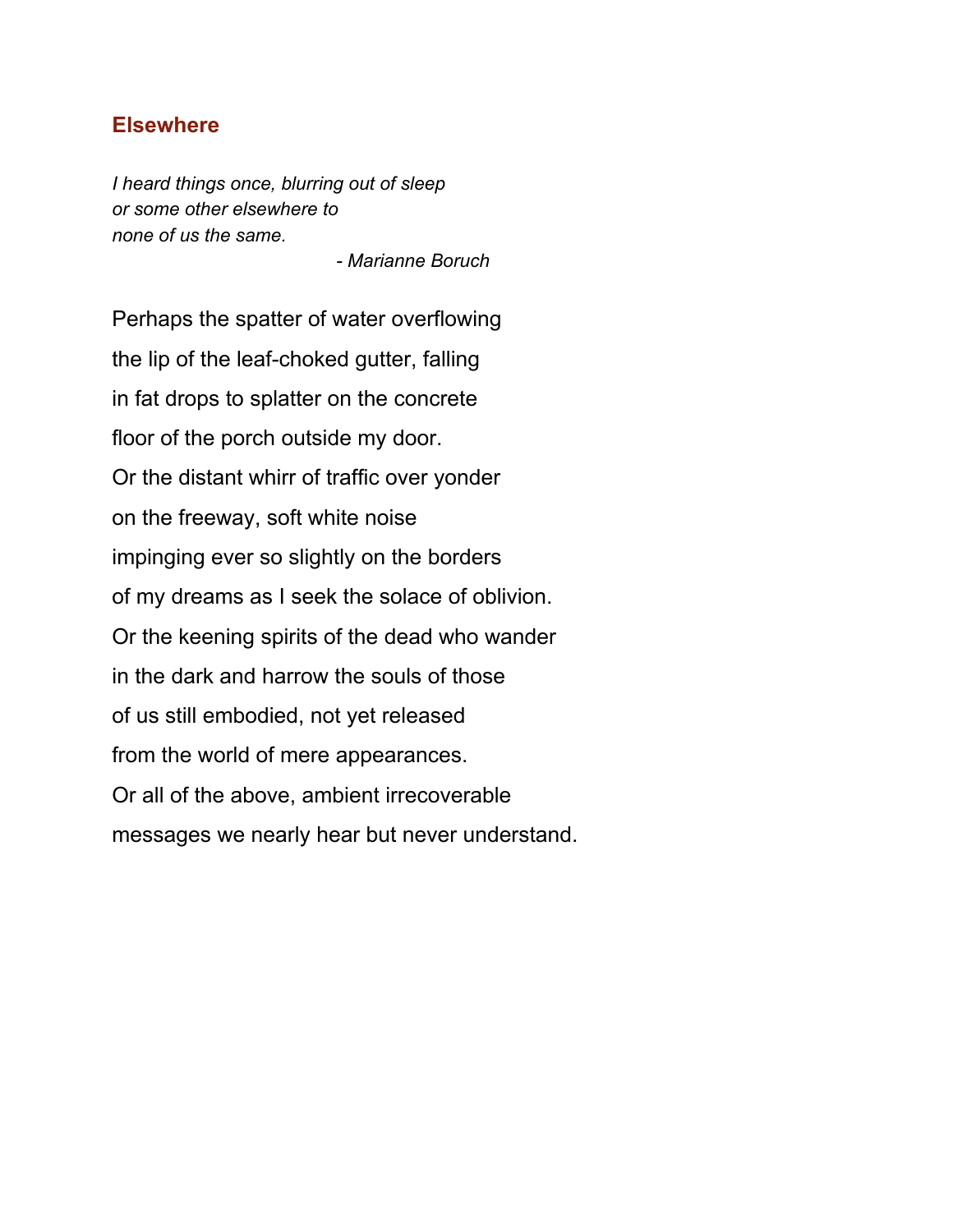#### **Background**

Particulate matter in constant jittery motion, a quivery fog of interconnected discontinuities. Leaves adrift on wind currents. Ragweed spores. Mushroom clouds. Crowds of crows harassing hawks. Electrical impulses skittering across the skin. This constellation of nervous presentiment. Not something about to happen, but something already present and not yet available to the senses. How is it ever even possible to see what is right in front of our eyes? Dust motes riding on the merest of breezes, words fleeing the predation of the apprehending mind.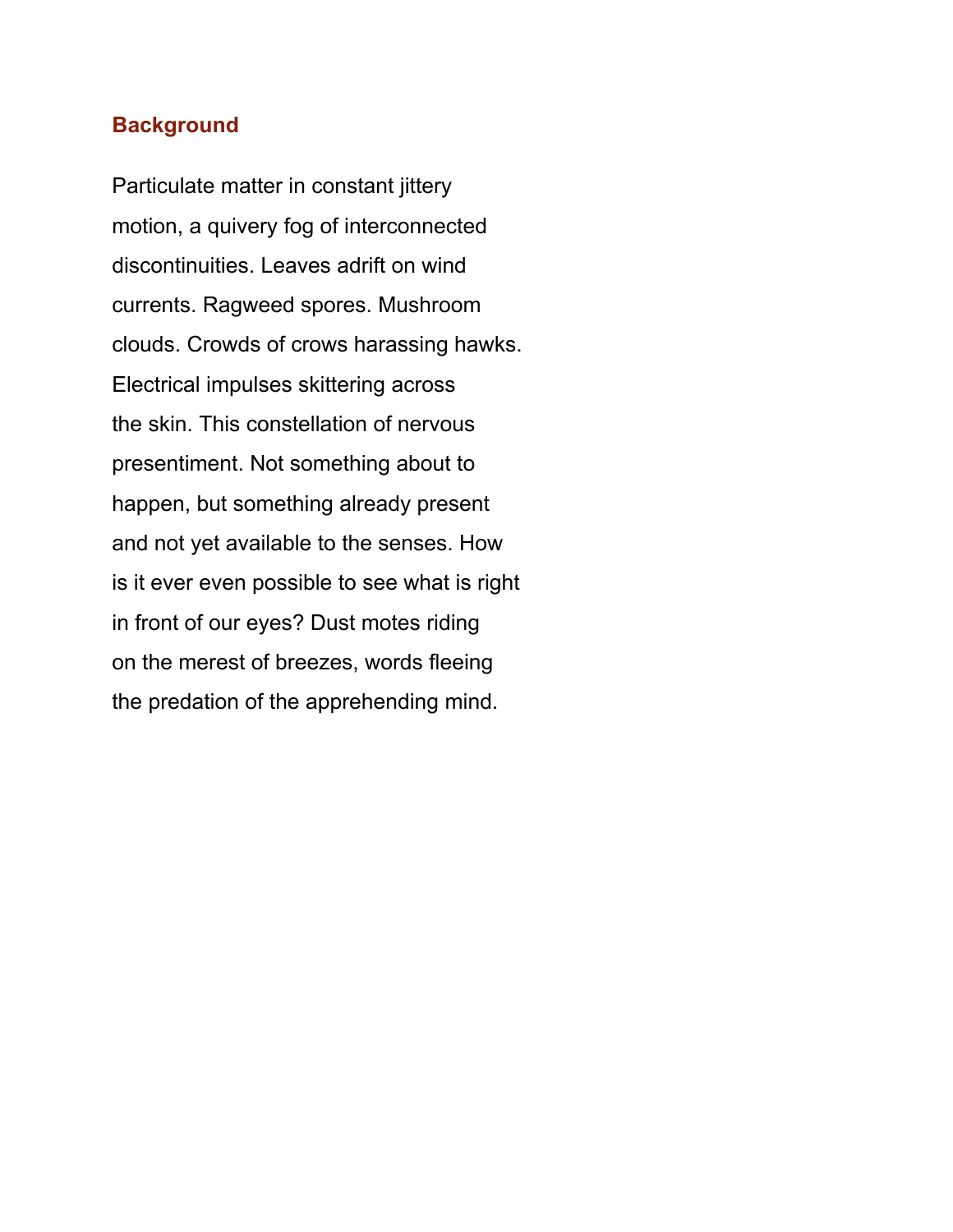#### **Messengers**

Is this something? I don't know. It seems to want to be. These pillars, these roots, these rocks, this yellow sky imply a hand, a mind perhaps under the thrall of imperatives it has not chosen but submits to nonetheless. What we know is that what we know is not enough. And so we proceed, guided not by intention so much as by impulse and circumstance: this ink in front of me, this paper at hand, this fragment of a dream that hinted in its uncanny way that it wanted to cross over into the world of time and substance. Now it is here, and it makes me wonder why, and what the answer might be to the question I would put to it, if I only knew what to ask.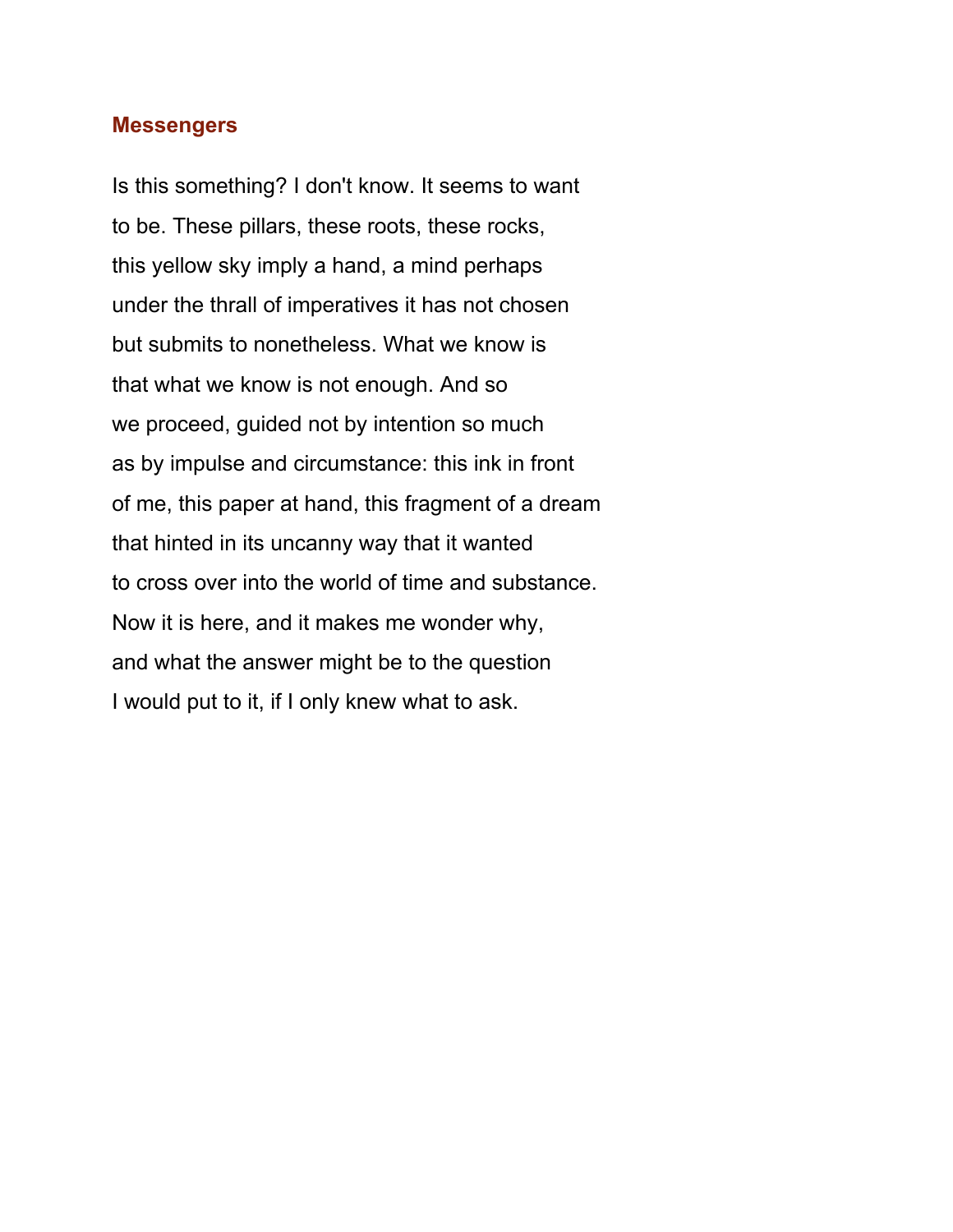#### **Eurhythmic**

I am not sure that I will that I will ever be the kind of writer who can easily come up with things to say that are acute or demonstrate originality. My hours of labor rarely bear the fruit I hope to see. And so one might dispute whether in fact my time has been well spent. But I will persevere. I'm resolute in my belief that only to the extent that I am optimistic, confident, and dedicated to work at hand will I begin to realize my intent. What I have written is not what I had planned, but now it's done. I hope you understand.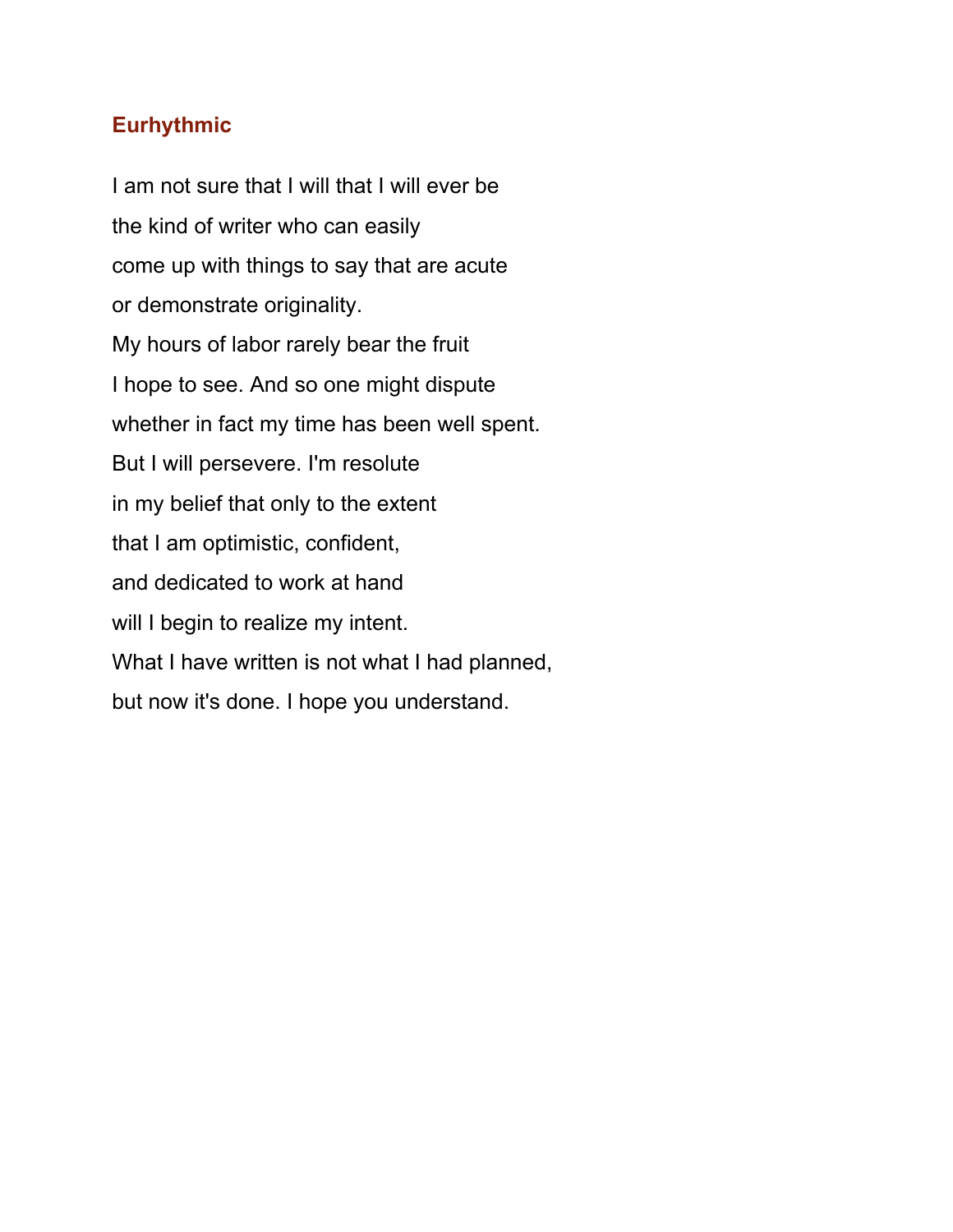#### **Midwinter Night**

Once again into the breach, the moments given over To waiting for whatever it will turn out to be to arrive, Be it dream, prayer, praise, damnation, blasphemy or Simple braid of melody: winter rain pelting the roof Outside my window, wind raking the leafless branches Of the trees, distant churn of water in the flooding creek. I sit in front of the glowing screen, fingers on the keyboard, And watch as the words muster themselves and fall in place, Obedient to some logic that must emanate from within My mind but feels not exactly alien but other, purposeful Only in its insatiable linearity: what has appeared so far Determining to some necessary degree what is appearing Now and what will eventually announce itself as what Will only in retrospect appear to be a foregone conclusion.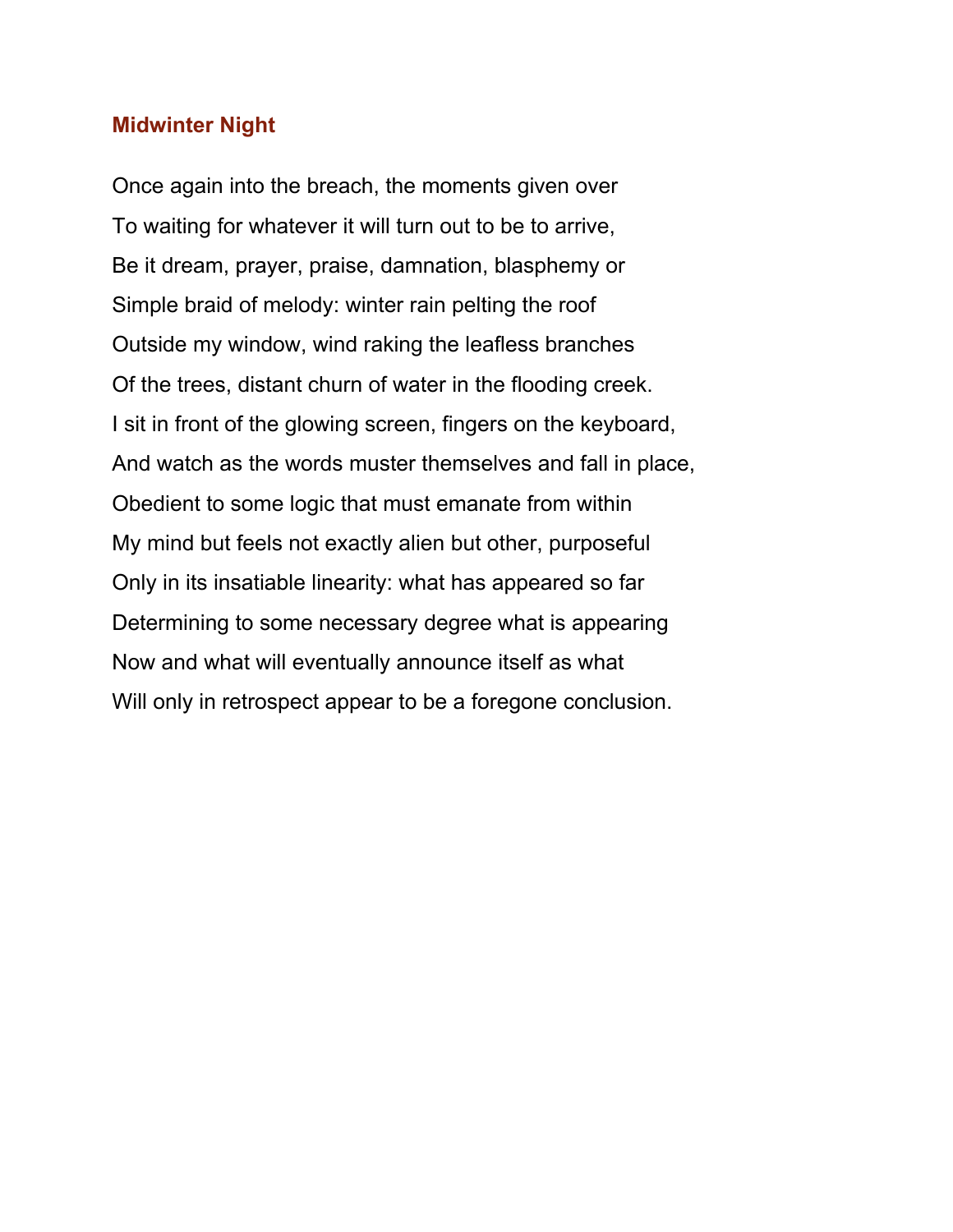#### **Something Else Then**

This is how we proceed. Without attachment, without recourse: Disagreements, reconciliations, fresh starts doomed ultimately To failure. As if that mattered. Listen: off in the distance there, Something fumbling about in the shadows. The ghost of a memory. What you had intended to say to but could not. Articulation times Zero amounts to nothing you can count on. Despite elegant design And luxurious appointments, not much really to hope for. So, what? Are you ready to wait as long as it is going to take? (What choice Do you have?) Actually, it's mostly a matter of momentum: one, two, Three, like coyotes running under a blood moon, eyes gleaming. Or consider the lame doe in the backyard, looking over her shoulder Toward your window, where you sit with your pen, navigating the maze Even as you invent it. The secret? Harbor no fears, no expectations. Even if the worst were to happen, no one would hold you responsible.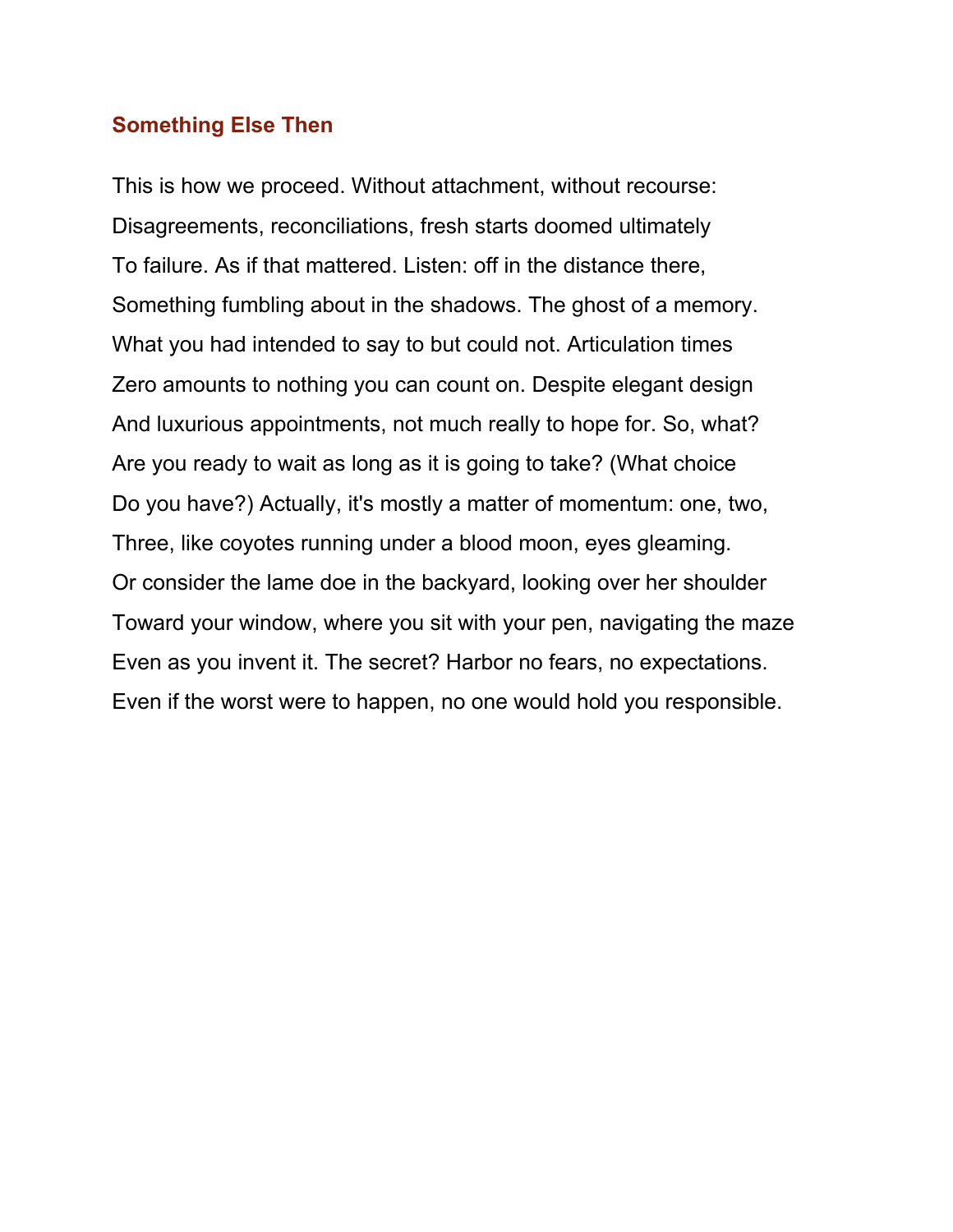#### **Pausing**

Another momentary pause amid the onflowing unselfconsciousness, a harkening: I make it my business to listen. Listen. Distant strands of song borne on the wind from that place just beyond my ken, over the hill and far away, as they say. I want to find a way to make a music of my own, to play a song to celebrate the day of all days gone by and yet to come, the sum of all that I have seen and all the more that has escaped my apprehension as I have made my way through one day after another, a life given over to what exactly I can no longer even comprehend. I had thought by now some portion of wisdom would inform my song. It seems that I was wrong.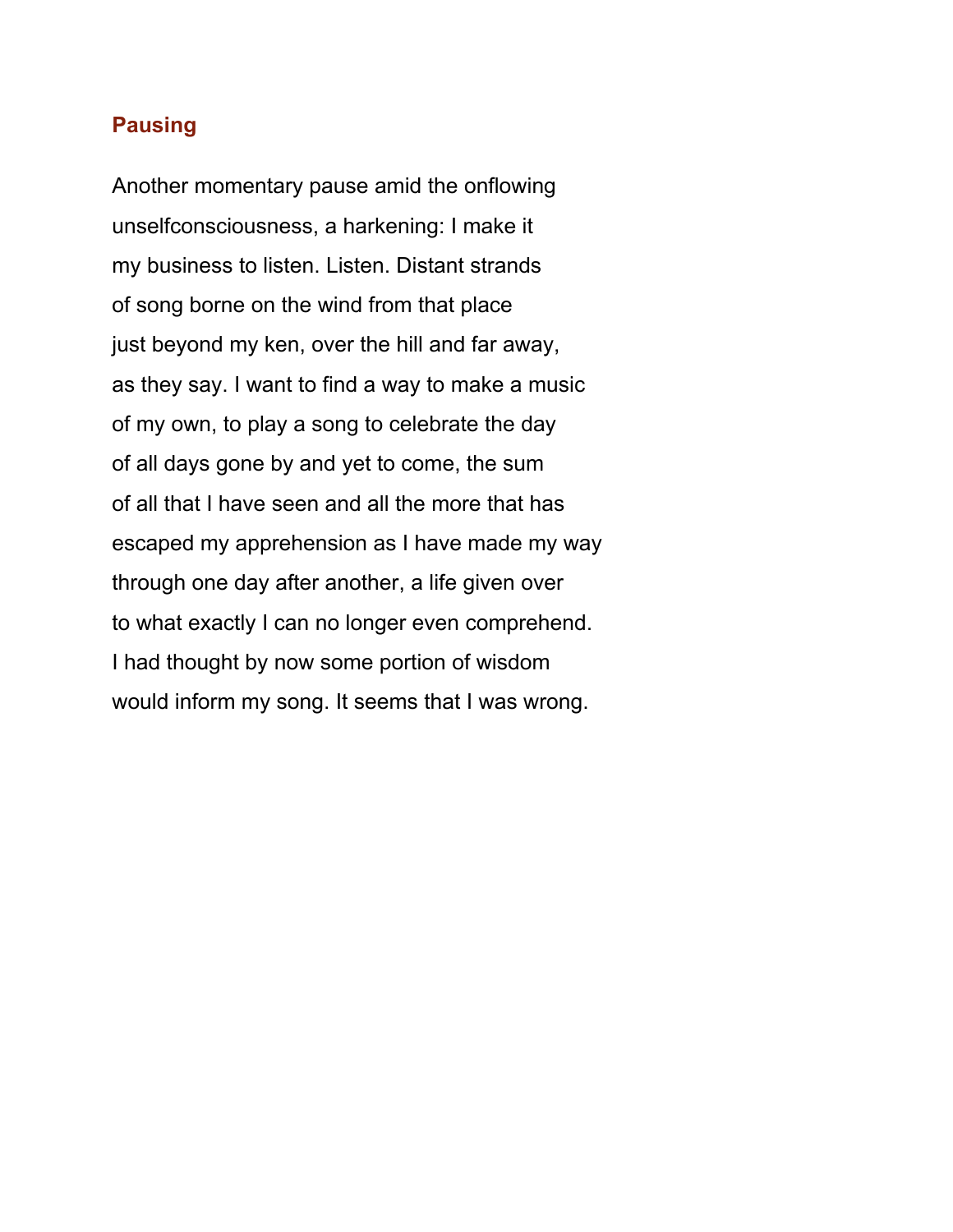#### **Composition**

A point of practice, collecting texts exclusive of parity, seeking singularity, sounding signals no matter how unproven patterns of color, shapes, what passes for purpose even when cold and darkness impinge, keeping closure at bay, even at the edges of sleep, consciousness not so much present as dimly apprehended, the thought just behind whatever sequence presents itself: an imperative, an admonition, a message of such import as to pierce complacent territorial prerogatives, the polite dismissive privileging of the familiar, the predictable and comforting presence of what we thought we knew.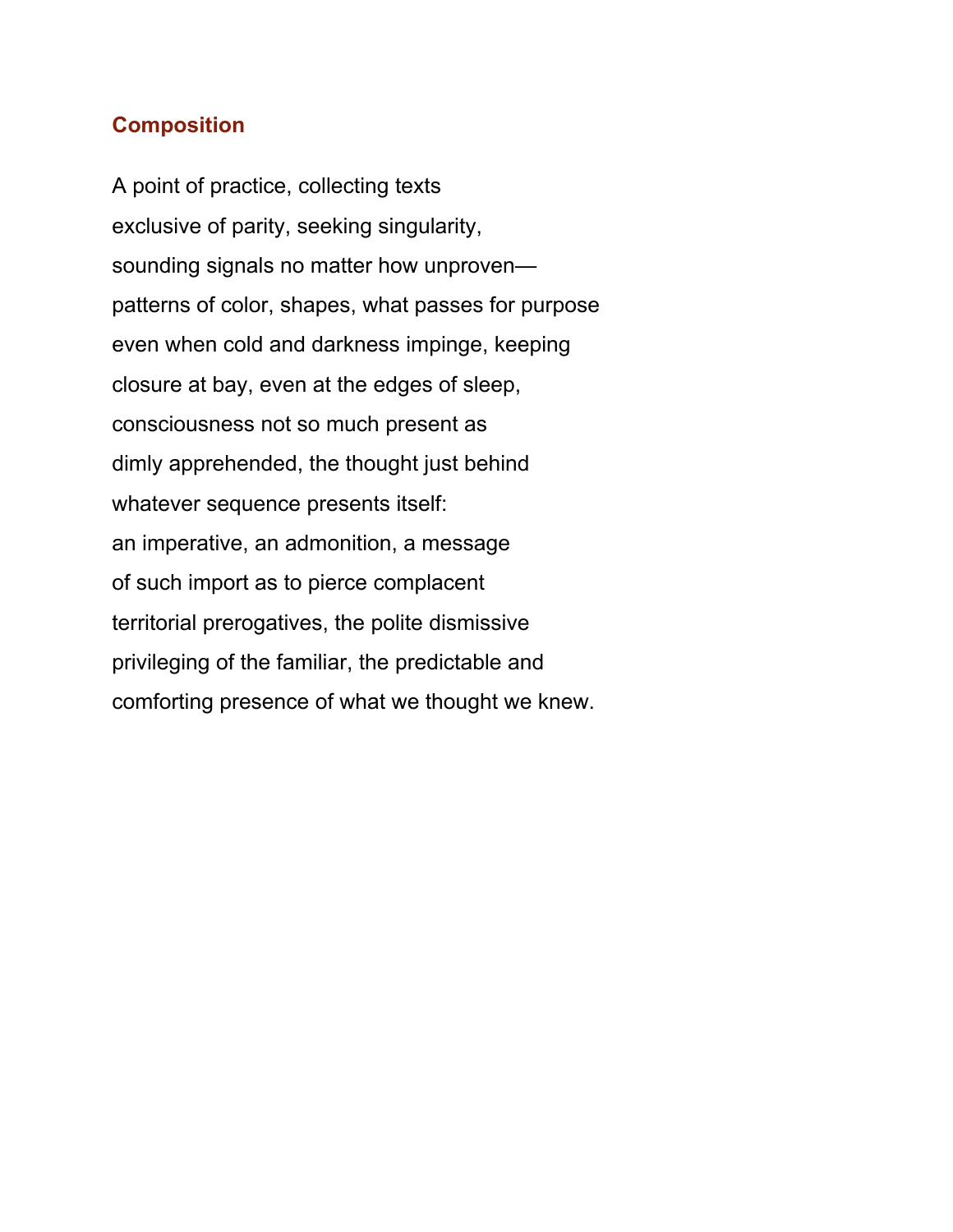#### **Intention**

Morning. Smoke. The mind moving, pencil in motion as well, making marks, pushing into the blank white emptiness in search of, well, some kind of meaning by means of some kind of music, the way the words do or do not work in concert with one another, their sounds and shapes in or out of sync, each line a tracery, a track, a trespassing. Too easy it is to be contained, fenced in by familiar contentments. I want today to be different. I want to find my way to a place I have not yet visited, open my eyes and mind and heart, breathe fresh air, begin again.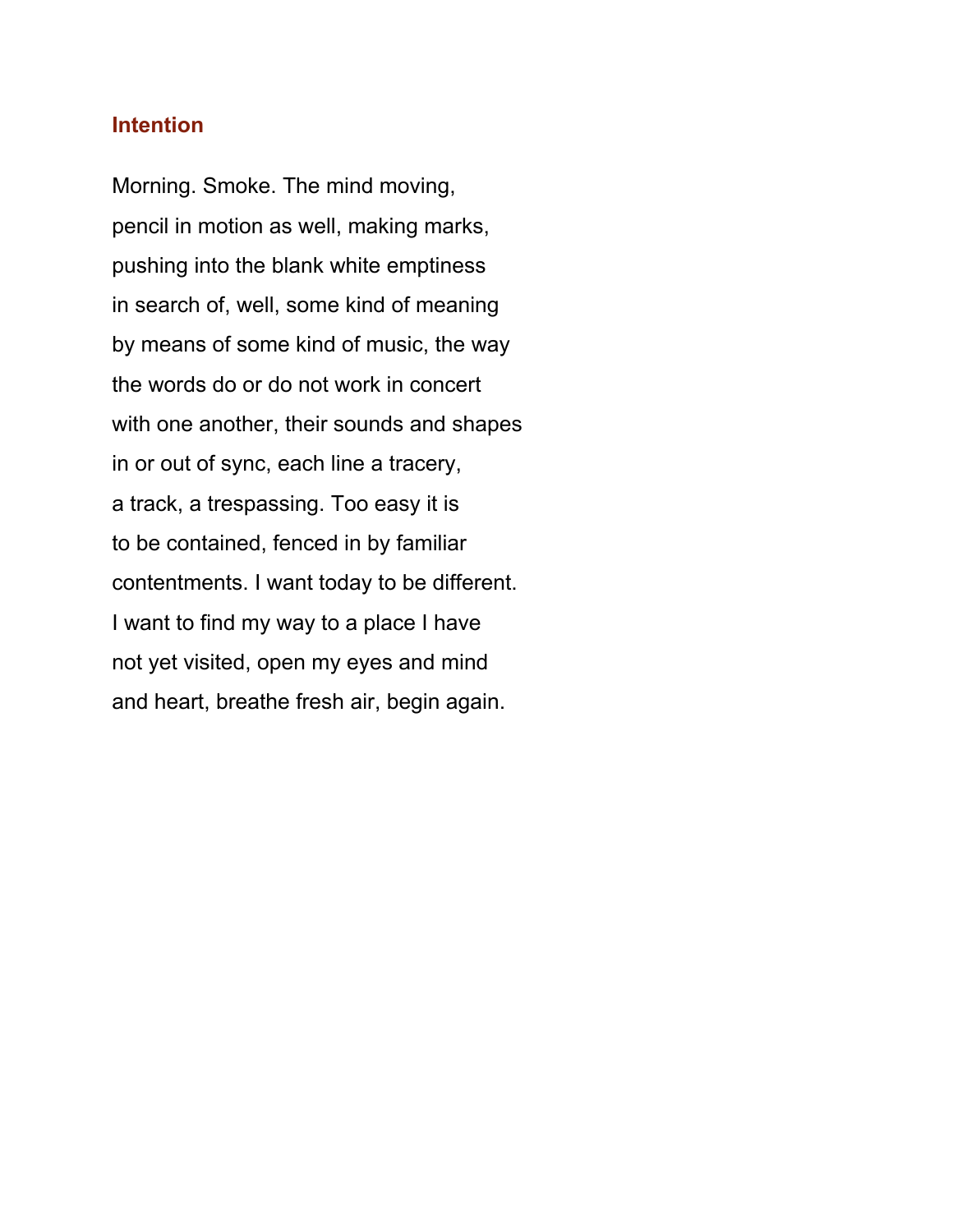#### **Lessons Learned**

*I listened to the trees. They had a secret Which they were about to Make known to me, And then didn't... - Charles Simic*

And that's pretty much the story of my life, right? Like last Thursday, I was sure that I would be hearing back from a friend to whom I had loaned a couple hundred bucks to he could visit his dying mother in Vermont. Imagine then my surprise when over the weekend he posted pictures of himself on Facebook at a rap concert in Atlanta.

Actually, I just made all that up. Although, in its broad dimensions, the story is true enough. But it wasn't last week, it was 1970, and the money wasn't for a visit, it was for my musician friend Liko to rent studio time to cut an album. But instead he spent the money on a dope deal that fell through and never did pay me back. Now I'm listening to trees too, for all the good it'll do me.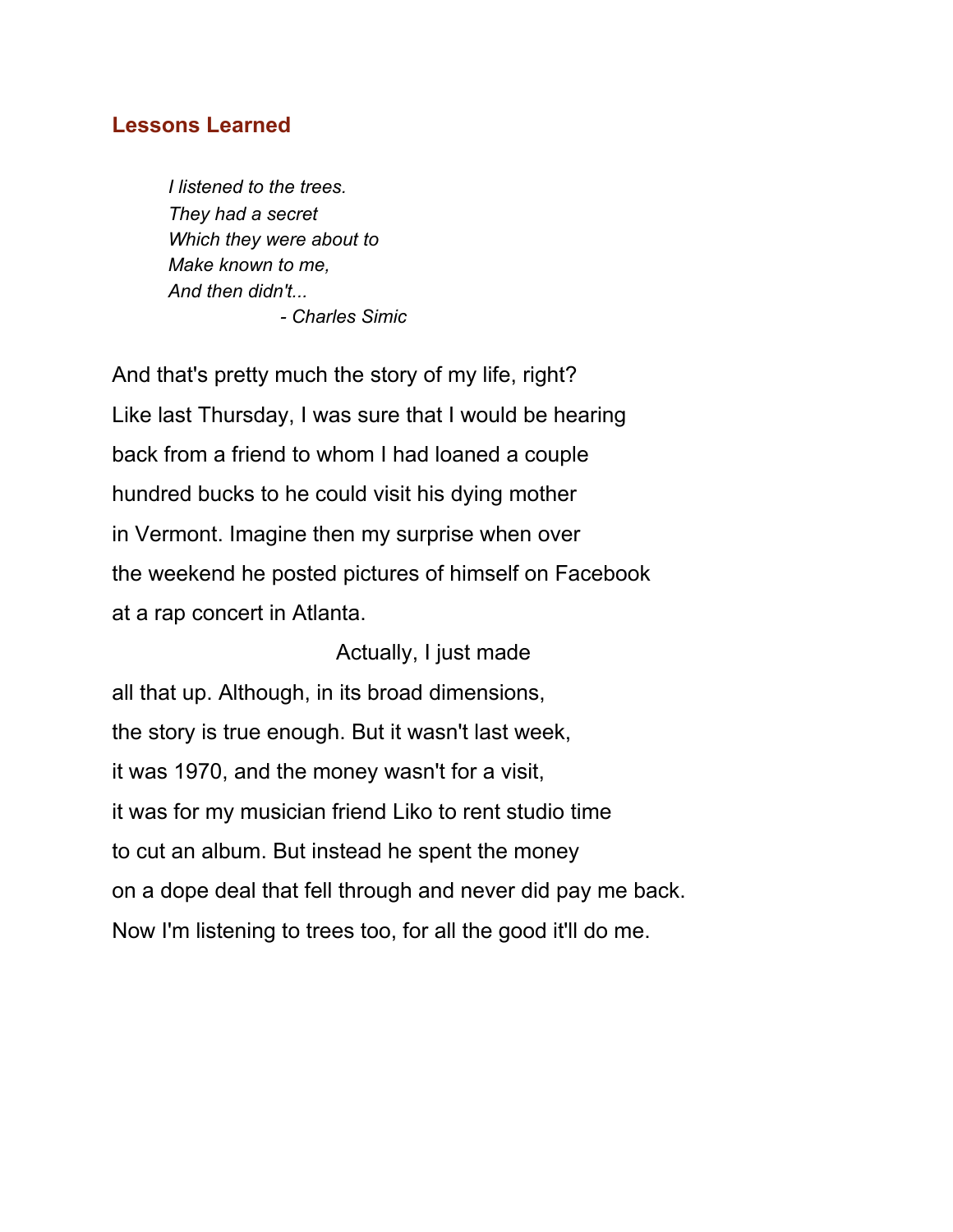#### **The Burden**

At the heart, something hard as flint. Not easy to reach, much less to mollify or extract, even if you make your approaches with all due ceremony and tact. Understand, there's a history here, too many feints and subterfuges, too many lacerating disappointments. And thus your motives, innocent as you may think them to be, will be called in question, your pledges discounted. None of which is to say that you must not proceed. Go then, make ready, prepare yourself to do what it has been given to you to do.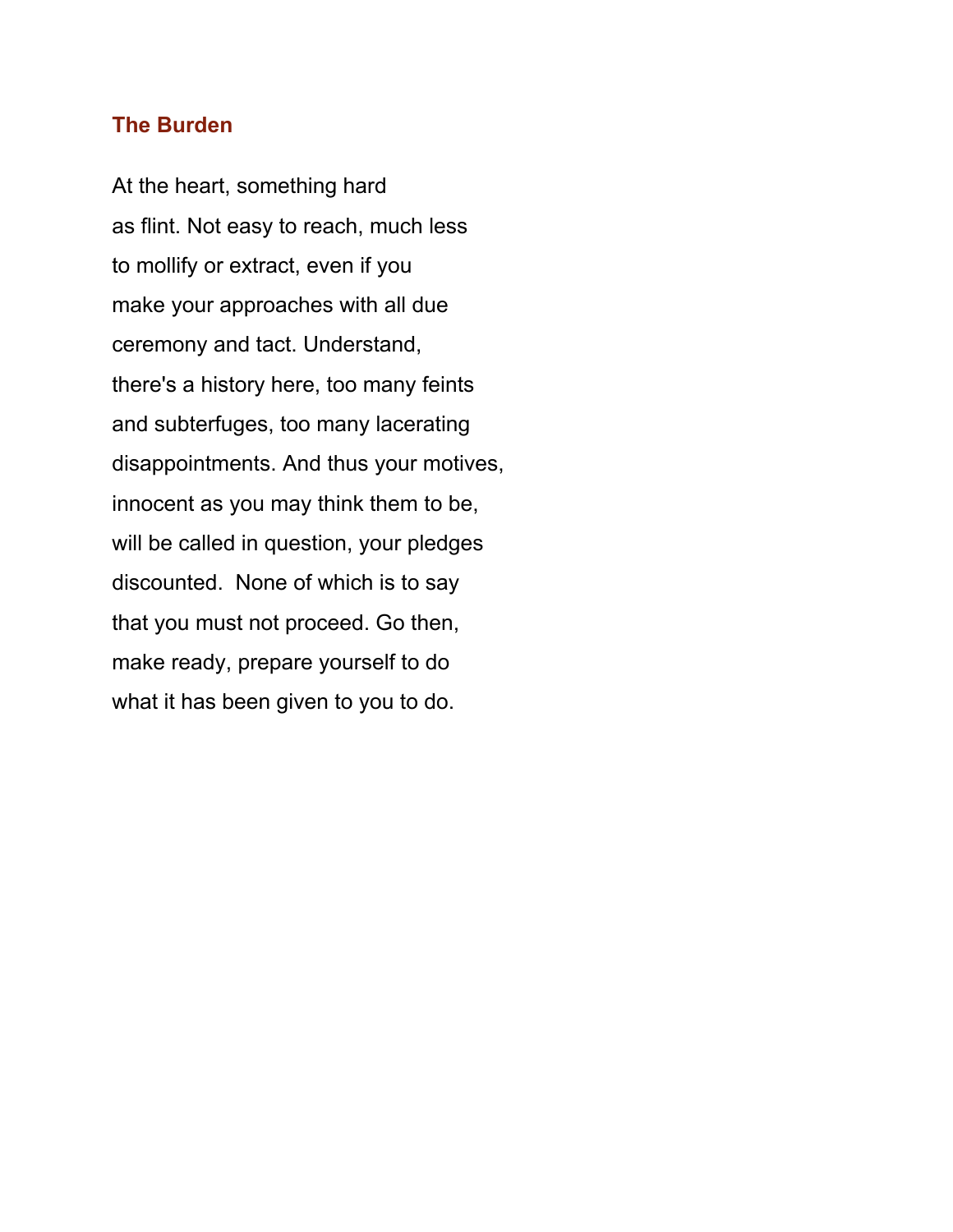#### **In Anticipation**

 *You'll need to Invent a new language. You'll need to find replacements for every time You've opened your mouth.*

*- Dara Wier*

I was told I was being untoward, which I took to mean that what I chose to say at that moment was not meeting my audience where they lived. Fair enough, but with all due respect, I don't see the point in trying to tell people what they already know. Not useful to them, not interesting to me. Are even the most ordinary of moments not fraught with mystery?

Take, for example, these two butterflies—one golden, the other black. Notice how intransigently the sunlight bears down upon them, how the surrounding silence gives shape to their ephemerality. How lucky it is that we can be instructed in this manner, one incidental incarnation after another. How else could we sustain the hope that every captive soul at last will find release? Look over there: seven dark angels riding hard in our direction. You won't believe what's coming next.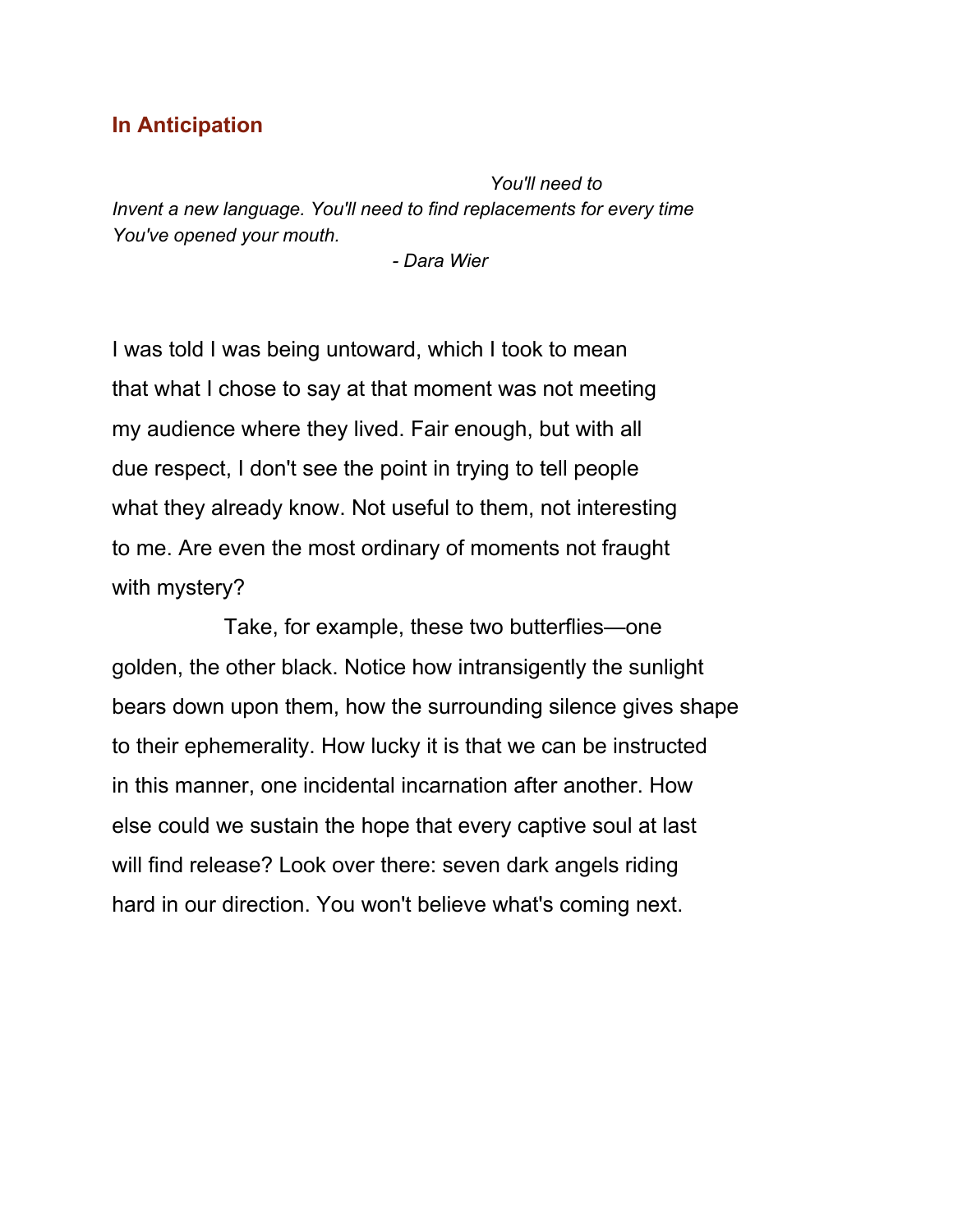#### **Artwork:**

*The Man in the Mirror*, pen and ink (Front Cover) *Walkabout*, gel print (Frontispiece) *Fresh Emotions*, collage (Operatics) *Arise*, pen and ink (Ars Poetica) *Donkey Hotee*, pen and ink (Back Cover)